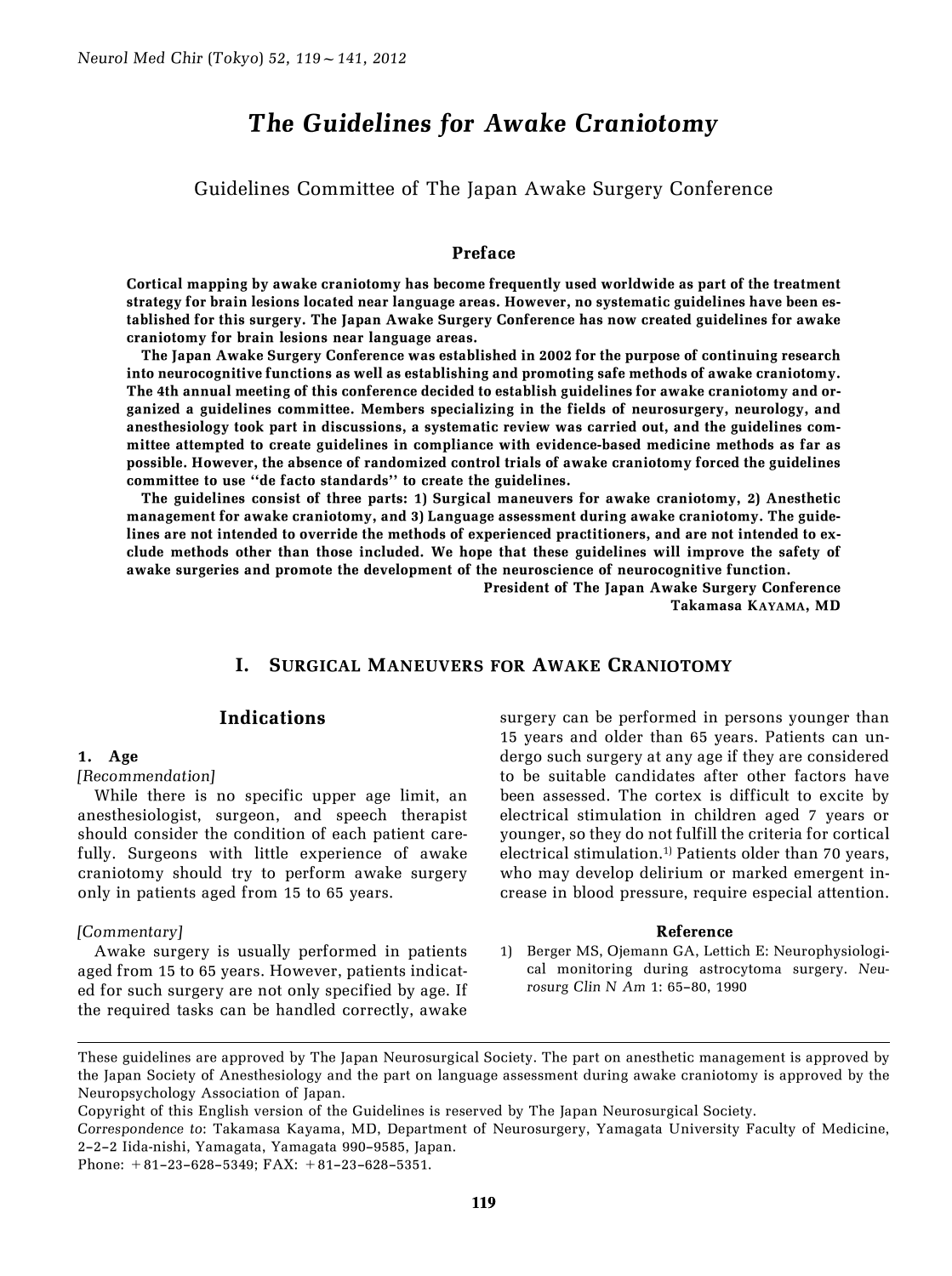## 2. Diseases

## [Recommendation]

In principle, the indication is for intramedullary diseases that can be treated surgically.

## [Commentary]

Epilepsy without macroscopic demarcation between the normal brain tissue and the lesion, gliomatosis with indistinct borders, and cavernous hemangiomas that can only be reached through normal brain regions are typical indications.<sup>1)</sup> Metastatic brain tumors are sometimes an indication. Extramedullary tumors such as meningioma are a less common indication, depending on the case.<sup>2)</sup> For example, extramedullary tumor corresponding to brain disease with extended motor nerve involvement may be an indication.

#### References

- 1) Muragaki Y, Maruyama T, Iseki H, Takakura K, Hori T: [Functional brain mapping and electrophysiological monitoring during awake craniotomy for intraaxial brain lesions]. No Shinkei Geka Journal 17: 38–47, 2008 (Japanese)
- 2) Shinoura N, Yoshida M, Yamada R, Tabei Y, Saito K, Suzuki Y, Takayama Y, Yagi K: Awake surgery with continuous motor testing for resection of brain tumors in the primary motor area. J Clin Neurosci 16: 188–194, 2009

## 3. Sites

## [Recommendation]

Areas indicated for awake surgery are locations where surgical procedures may lead to worsening of neurological symptoms, but can be assessed by the performance of intraoperative tasks.

## [Commentary]

Lesions in and around the anatomical language areas, lesions in the lateral parietal lobe of the dominant hemisphere (mainly including the angular gyrus), lesions adjacent to the arcuate fibers (superior longitudinal fasciculus), lesions adjacent to the motor cortex, etc.

Awake surgery is indicated for lesions affecting the triangular and opercular regions of the posterior part of the inferior frontal gyrus (Brodmann's areas 44 and 45) or the inferior part of the precentral gyrus with respect to the language motor center, as well as lesions in the posterior half of the superior, middle, and inferior temporal gyri of the temporal lobe (areas 41, 42, 22, and 37) or the supramarginal and angular gyri of the parietal lobe (areas 40 and 39) with respect to the sensory language center. Awake surgery is also indicated for lesions adjacent to the arcuate fibers (superior longitudinal fasciculus) that appear to connect the motor and sensory language areas. The hippocampus is located deep inside the temporal lobe, and is associated with verbal memory, and includes the insular gyri.<sup>1)</sup> If a lesion is located near any of the above sites in the dominant hemisphere or if the lesion cannot be confirmed to affect the nondominant hemisphere, identify the functional areas by stimulation.

## Reference

1) Muragaki Y, Maruyama T, Iseki H, Takakura K, Hori T: [Functional brain mapping and electrophysiological monitoring during awake craniotomy for intraaxial brain lesions]. No Shinkei Geka Journal 17: 38–47, 2008 (Japanese)

## 4. Other indications such as neurological symptoms

[Recommendation and commentary]

The patient has to participate in awake surgery, so the patient, assessors, surgeons, and anesthesiologists must all fully understand the meaning of aggressive resection and possible complications, and be able to recognize whether or not the patient can tolerate awake anesthesia.

If patients have already developed moderate or severe symptoms, mapping and monitoring are difficult to perform. For example, patients with impairment of language functions, such as understanding, reading, repetition, and object naming, are not suitable for awake surgery. Among patients who cannot speak fluently but have no disorders of understanding, those with minor naming disorders and decreased word enumeration are candidates, although severe disorders may develop during surgery.1)

Patients with serious intracranial hypertension and those with serious systemic complications are not suitable.

## Reference

1) Berger MS, Ojemann GA, Lettich E: Neurophysiological monitoring during astrocytoma surgery. Neurosurg Clin N Am 1: 65–80, 1990

## 5. Determination of the dominant hemisphere [Recommendation]

Performance of a provocation test (Wada test) by cerebral angiography is desirable. If determination of the dominant hemisphere is done by noninvasive tests such as functional magnetic resonance imaging (fMRI), the therapeutic strategy should be defined after considering the possibility of pseudolocalization.

## [Commentary]

Various advanced procedures such as fMRI, mag-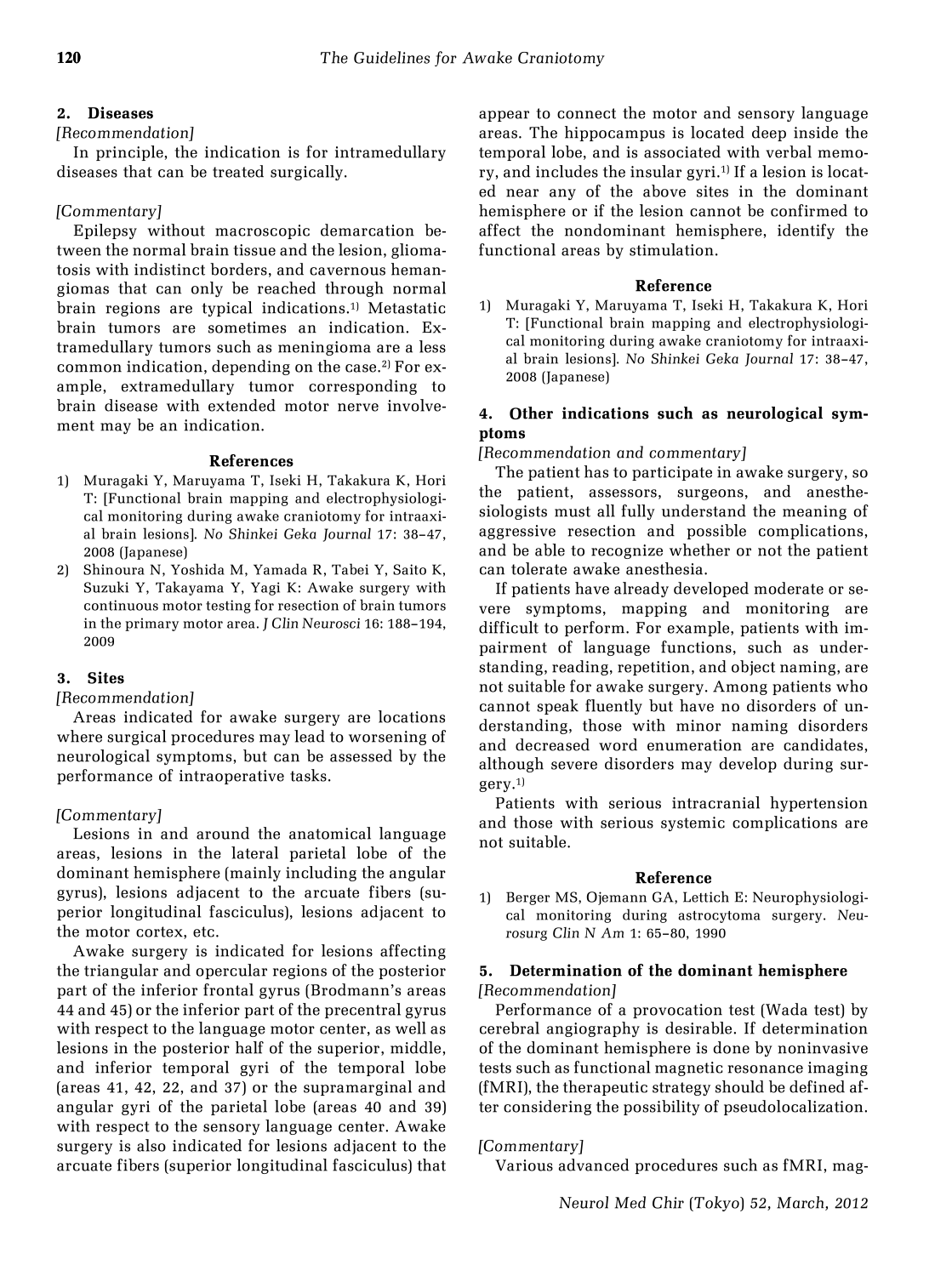netoencephalography (MEG), and near infrared spectroscopy (NIRS) have been developed as functional tests. These procedures are noninvasive and have made substantial contributions to neuroscience and neurology. However, for decisionmaking about surgical resection, the "gold standard,'' which is the most reliable procedure available (the procedure used to define the "correct answer'' as the standard for comparison with new procedures), should be used. The gold standards for identification of the dominant hemisphere, functional areas, and neuronal functions are the provocation test (Wada test), that involves infusion of anesthetic during cerebral angiography, identification of functional sites by electrical stimulation, and neurological testing, respectively. Although the anesthetic for the Wada test was amobarbital in the original proposal, propofol is primarily used these days because amobarbital is not currently marketed in Japan.3) These ``gold standard'' procedures should be used despite being more invasive because, if less invasive but less reliable procedures are used and an incorrect result is obtained, the invasiveness of surgery may become greater than necessary. Determination of the dominant hemisphere in patients with tumors causing compression based on fMRI may have left-right errors (pseudolocalization) in 14%.<sup>4)</sup> The surgical strategy largely depends on whether or not a lesion affects the dominant hemisphere and incorrect information naturally increases the risk, so performing the Wada test (the gold standard preoperative procedure) is considered to be necessary. Although textbooks state that 99% of right-handed persons are left hemisphere dominant, a metaanalysis of 734 patients undergoing the Wada test (including 121 of our patients)<sup>2)</sup> revealed that the dominant hemisphere for right-handed persons was the left hemisphere in 88%, the right in 5%, and both in 7%.1) The dominant hemisphere determined by electrical stimulation is the left hemisphere in 91% and the right in 9%. Thus, around 90% of right-handed persons are left hemisphere dominant and around 10% are right hemisphere dominant, which is not a low prevalence, suggesting that careful attention should be paid during surgery to lesions in functional areas of the dominant hemisphere. The results of the Wada test in left-handed people have shown that the left dominant:right dominant ratio ranges from 1:1 to 3:1, with a slightly higher rate of left dominance.

In recent years, the increasing accuracy of noninvasive procedures such as fMRI, MEG, and NIRS has provided us with more and more knowledge. In addition, when a gradual transition from invasive to noninvasive procedures occurs because of the risk of complications of cerebral angiography, including the Wada test, the risk of pseudolocalization should be accepted. Feedback with respect to comparison of the results of the Wada test and those of mapping by electrical stimulation is needed.

#### References

- 1) Ishikawa T, Muragaki Y, Maruyama T, Ono Y, Abe K, Tanaka M, Amano K, Inoue T, Kubo O, Iseki H, Hori T, Sakai K: [Efficacy of the determination of the dominant hemisphere by Wada test and functional MRI for tumors around language areas]. Presented at the 65th Annual Meeting of the Japan Neurosurgical Society; October 18–20, 2006; Kyoto (Japanese)
- 2) Medina LS, Bernal B, Ruiz J: Role of functional MR in determining language dominance in epilepsy and nonepilepsy populations: a Bayesian analysis. Radiology 242: 94–100, 2007
- 3) Takayama M, Miyamato S, Ikeda A, Mikuni N, Takahashi JB, Usui K, Satow T, Yamamoto J, Matsuhashi M, Matsumoto R, Nagamine T, Shibasaki H, Hashimoto N: Intracarotid propofol test for speech and memory dominance in man. Neurology 63: 510–515, 2004
- 4) Ulmer JL, Hacein-Bey L, Mathews VP, Mueller WM, DeYoe EA, Prost RW, Meyer GA, Krouwer HG, Schmainda KM: Lesion-induced pseudo-dominance at functional magnetic resonance imaging: implications for preoperative assessments. Neurosurgery 55: 569– 581, 2004

## Methods

## 1. Preoperative treatment

## 1–1. Status and details of simulation [Recommendation]

The tasks that will be performed during surgery should be preoperatively rehearsed in the ward. Simulation of the surgical posture, equipment setup, and role sharing, as well as rehearsal of the tasks for the patient, surgeons, anesthesiologists, and other surgical staff (such as nurses) should also be performed in the operating room.

## [Commentary]

For successful intraoperative mapping with awake anesthesia, it is important to reduce the patient's anxiety as much as possible by maintaining a comfortable environment during surgery. Bring the patient to the operating room on the day before surgery, and take enough time to explain what will be done on the next day (including the posture that the patient will be placed in by the surgeon, anesthesiologists, and nurses). Then have the patient actually adopt that posture. If possible, show the patient a video of surgery on previous patients for better understanding. If functional language mapping is performed, conduct higher function exami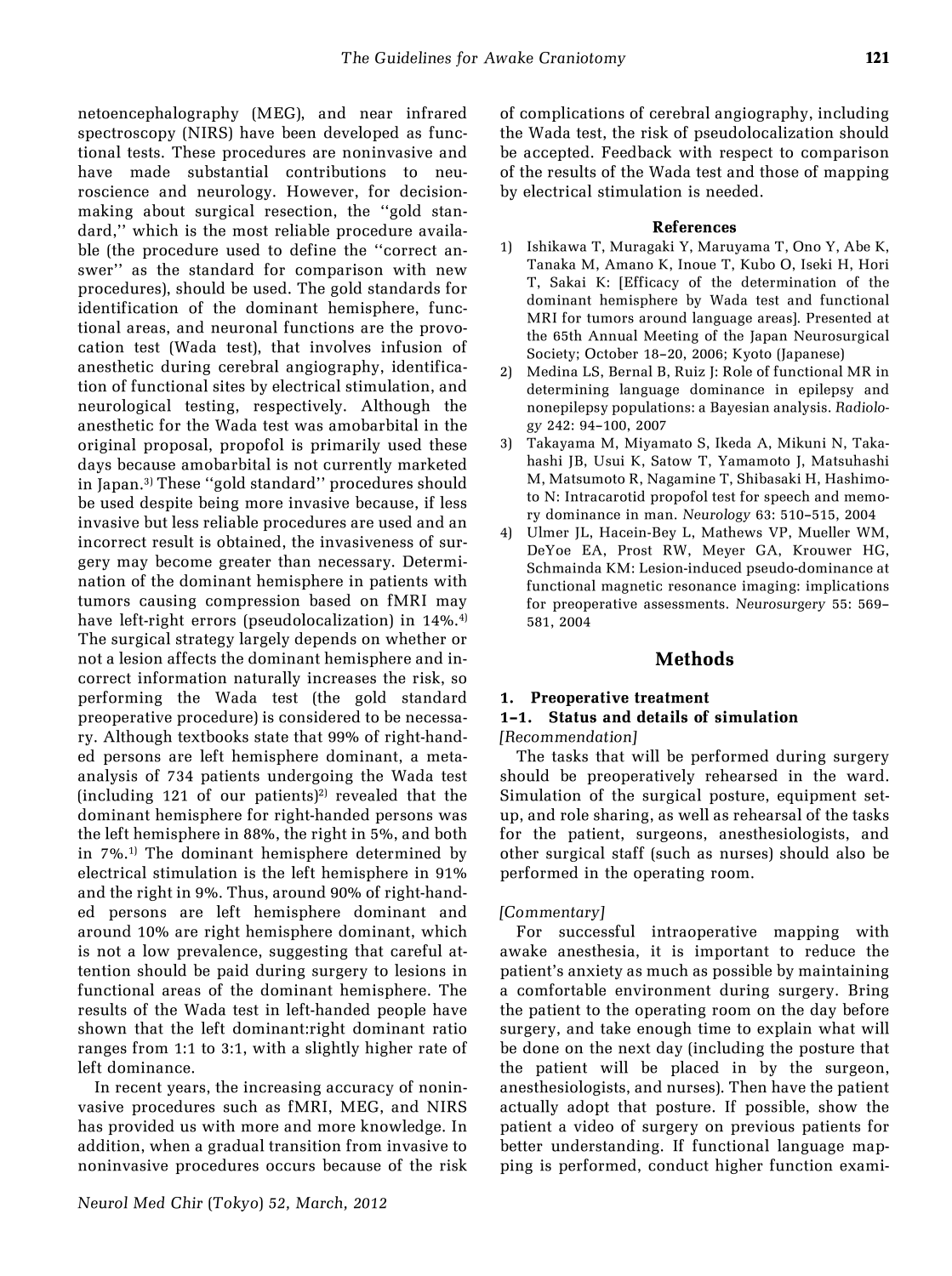nation before surgery, perform the tasks that will done during surgery in the ward in advance, and select intraoperative tasks, for example, by showing the patient pictures or photographs of common objects used in object naming and selecting some that the patient can answer correctly. If there has been a long interval between examination and surgery in a patient with progressive symptoms due to a tumor adjacent to the language areas, the tasks should be selected immediately before surgery.

#### 1–2. Monitoring of anticonvulsants

#### [Recommendation]

In patients who are scheduled to undergo awake surgery, it is desirable to initiate the administration of anticonvulsants in advance and maintain effective blood concentrations if enough time is available. Phenytoin can be administered and the concentration increased to the upper limit of the effective range (target level 20 mg/dl) by the day before surgery.

#### [Commentary]

Even if an effective blood concentration of an anticonvulsant has been maintained since before surgery, there is some risk of convulsions during awake surgery (as described below). Therefore, sufficient preoperative antiepileptic drug saturation is desirable to prevent intraoperative convulsions and for easy drug loading after the onset of convulsions. Regarding the selection of drugs, phenytoin is recommended, since intravenous administration can be performed immediately before or during surgery when oral administration is not possible, rapid saturation is easy, a steady-state blood concentration can be obtained after a relatively short time (4–5 days), and regulation of the blood concentration is easy.

The bioavailability of phenytoin is high (98%) and there is little difference between systemic absorption after intravenous and oral administration. If there are 3 or more days before surgery, it is desirable to achieve the target blood concentration by oral administration to reduce patient discomfort. If rapid saturation immediately before surgery is selected, the target blood concentration can be obtained promptly by intravenous administration of phenytoin.

Especially for patients with tumors located near the motor cortex, after obtaining an adequate preoperative blood concentration of phenytoin, the blood level should be monitored every 2 hours during surgery. If the concentration is low, intravenous administration of 250 mg of phenytoin should be given to raise the concentration to the normal upper limit (this dose increases the blood level by approximately 6 mg/dl in a patient weighing 60 kg), or 100–200 mg of phenytoin should be given every 4 hours during surgery (this dose will increase the blood level by approximately 2.4–4.7 mg/dl in a patient weighing 60 kg).

Sixteen (16%) of the 100 patients who underwent awake surgery at Tokyo Women's Medical University from 2004 to the present developed seizures under awake conditions, whereas 48 (48%) of these 100 patients had a history of seizures before surgery. Twelve (24.5%) of the 49 patients with tumors near the motor cortex developed seizures during awake surgery and this rate was higher than at other sites. Occurrence of seizures during awake surgery is defined as clinically obvious convulsions and does not include patients who only have afterdischarges.

Among the 80% or more of our 100 patients who had received preoperative antiepileptic drug therapy, patients with lesions near the motor cortex and a preoperative blood level within or above the effective range accounted for 70% of patients both with and without intraoperative convulsions, although the blood level was not measured in all patients. Thus, even if the blood level of an antiepileptic drug is within the effective concentration range, there is no improvement of the preventative effect against intraoperative seizures, which is more likely to depend on the conditions of electrical stimulation.

Preoperative phenytoin loading is not performed at Tokyo Women's Medical University, so its efficacy has not been demonstrated there. Therefore, the frequency of intraoperative convulsions in patients with brain lesions at each site should be compared with that determined at institutions where rapid preoperative phenytoin saturation is performed to assess the usefulness of this procedure. It may also be necessary to assess the conditions employed for electrical stimulation, especially for the motor cortex, as well as the use of rapid anticonvulsant saturation.

#### $[Saturation]^{1,2)}$

Initial loading dose [mg]: target blood concentration [mg/dl]  $\times$  volume of distribution Vd [l/kg]  $\times$ body weight  $[kg] = 20 \times 0.7 \times$  body weight  $[kg]$ ..(a)

Additional loading dose  $[mg]$ : {target blood concentration - measured value  $[mg/d]]$  × volume of distribution Vd [l/kg]  $\times$  body weight [kg] = (20 measured value) × 0.7 × body weight [kg] ...........(b)

Where target blood concentration is 20 mg/dl, and Vd is specific value for each drug: phenytoin 0.6–0.8 (approximately 0.7) l/kg.

For example, in a patient weighing 60 kg, the initial loading dose calculated using (a) is 840 mg, which is administered as three divided doses every 2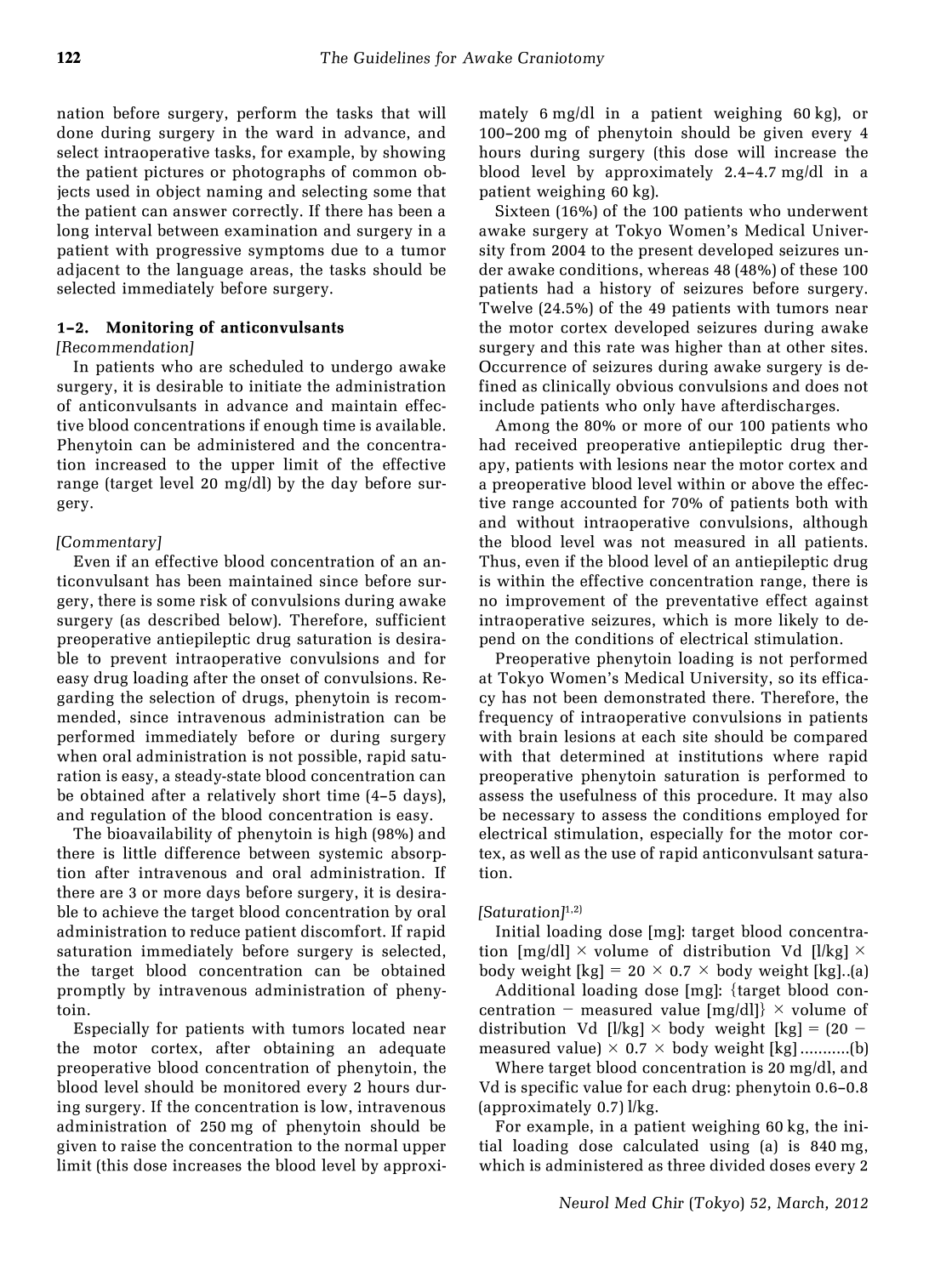to 4 hours. This will avoid cardiovascular adverse reactions such as hypotension, bradycardia, and arrhythmia, as well as gastrointestinal symptoms. After 12 to 24 hours of administration at the above dose, initiate therapy at the usual maintenance dose (200–400 mg/day). Measure the blood concentration 2 to 3 days after finishing the initial loading dose for oral administration, and at 24 hours after or immediately before surgery when rapid saturation has been achieved by intravenous administration, and calculate the additional loading dose using (b).

The saturation period for phenytoin should be within the range of 3 to 5 days to avoid the development of adverse reactions when the blood level is maintained at the upper limit of the effective concentration range for too long (1 week or more) before surgery. There have been many reports about phenytoin-induced skin disorders such as disseminated erythematous papules after approximately 2 weeks and serious drug-induced hypersensitivity syndrome after 2 to 6 weeks in most cases.<sup>3)</sup>

Because the protein-binding rate of phenytoin is high (90–95%), even if the blood level of the drug is within the effective range in patients who have a low serum albumin concentration, the concentration of free drug (not bound to albumin) will be increased and measured values may not reflect the actual levels. If the serum albumin is 3 g/dl or lower, free phenytoin should be simultaneously measured or the effective phenytoin concentration estimated using the following formula for correction: Measured phenytoin level/ $\{(0.2 \times \text{albumin level}) + 0.1\}$ .......(c)

Where target range for free phenytoin is 2 to 2.5 mg/dl.

#### References

- 1) Lacy CF, Armstrong LL, Goldman MP, Lance LL: Lexi-Comp's Drug Information Handbook, 13th ed. Ohio, Lexi-Comp Inc, 2005, pp 1195–1199
- 2) Ogata H, Masuhara K, Matsumoto Y: [Clinical Pharmacokinetics]. Osaka, Maruzen, 2001, 181 pp (Japanese)
- 3) Shiohara T, Miyachi Y, Takigawa M (eds): [Dermatology Practice 19; Master Drug Eruption]. Tokyo, Bunkodo, 2006, 301 pp (Japanese)

## 2. Various intraoperative methods

### 2–1. Sites and methods of local scalp anesthesia [Recommendation]

For local anesthesia of the scalp, it is common to use long-acting local anesthetics in combination with invasive anesthesia and nerve blocks.

#### [Commentary]

Analgesia by local anesthesia is often performed by the combination of infiltration with local anesthetic and nerve blocks. At some institutions, anesthesia is performed only by local injection or only by nerve block. Long-acting local anesthetics such as ropivacaine and bupivacaine are often used and these are combined with lidocaine at some institutions.3) Supraorbital nerve block is used if the skin incision is primarily located in the frontal region, whereas auriculotemporal nerve block is used for an incision in the temporal region. Greater or lesser occipital nerve blocks can be added to these blocks. If head fixation is used, an anesthetic is administered at the sites of the pins in addition to the skin incision sites. Sufficient anesthetic should be provided at the pin sites because many patients complain of pain at these sites during emergence.

Preoperative simulation of temporary pseudoemergence can be performed after fixing the head in a specific posture before the initiation of surgery, to confirm whether tasks can be performed or whether there are any problems with the removal and reinsertion of a laryngeal mask. $1,2)$ 

#### References

- 1) Fukaya C, Katayama Y: [Intraoperative wake up procedure using propofol total intravenous anesthesia and laryngeal mask]. No Shinkei Geka Journal 8: 332–337, 1999 (Japanese)
- 2) Fukaya C, Katayama Y, Yoshino A, Kobayashi K, Kasai M, Yamamoto T: Intraoperative wake-up procedure with propofol and laryngeal mask for optimal excision of brain tumour in eloquent areas. J Clin Neurosci 8: 253–255, 2001
- 3) Sato K, Kawamata M, Nagata O, Kawaguchi M, Morimoto Y, Kato M, Sakabe T: [Present state of anesthetic management for awake craniotomy in Japan]. Masui 57: 492–496, 2008 (Japanese)

#### 2–2. Head fixation and posture setting

[Recommendation]

Successful awake functional brain mapping/ monitoring depends on whether the patient's cooperation can be maintained for a long time. Therefore, head fixation and posture setting are important to keep the patient in a comfortable position for a long period.

Although there is no definitive method of head fixation and posture setting, continuous feedback is essential about whether functional brain mapping/ monitoring is successful or not, and whether or not the patient can comfortably cooperate with surgery and functional brain mapping/monitoring, and the surgeon should continue to assess whether the selected method is correct or not.

The basic procedure is as follows:

i) Preoperative explanation: It is important to create an image of surgery for the patient and family. If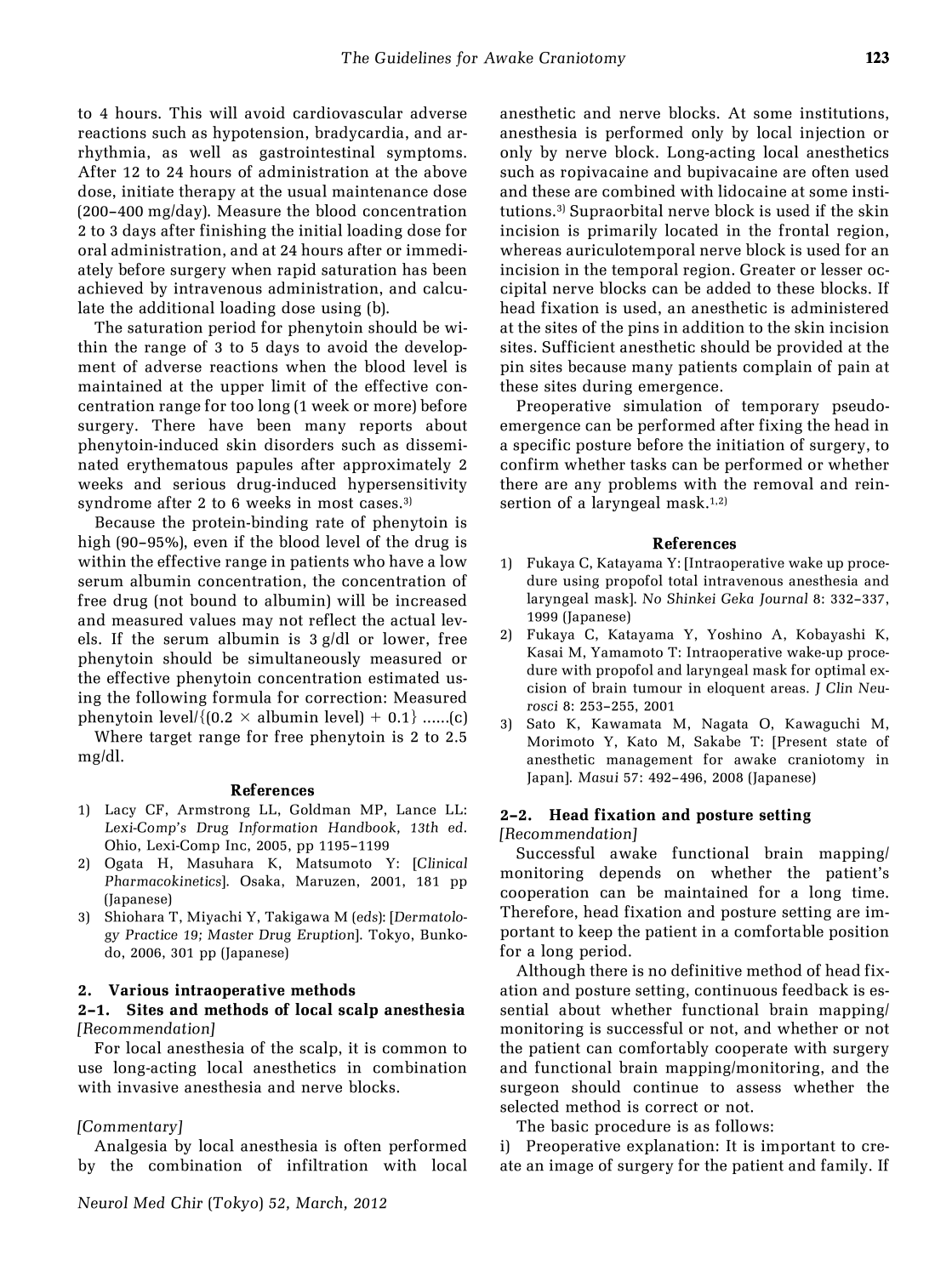this is not done, the patient will not understand what to do and how to cooperate, and will be uneasy during the surgery. The preoperative explanation should include basic issues related to brain functional differentiation, association of the extent of tumor invasion with functional areas, neurosurgical procedures, and functional brain mapping/monitoring procedures, and be illustrated with pictures, slides, and videos. Also, bring the patient to the actual operating room before surgery, perform head fixation and posture setting, and allow enough time to perform surgical simulation that includes meeting with the surgeons and nurses.

ii) Head fixation: Whether complete restriction of movement of the head by pin fixation or to allow movement of the head by not performing fixation is better has not been decided. The purpose of surgery is to safely and reliably resect the tumor, and the method should be established at each institution that both maintains patient comfort and allows surgery to achieve its purpose.

iii) Posture setting: To perform functional mapping of motor and sensory areas including functional language mapping, craniotomy must extend to sites that include normal brain tissue as well as the tumor. A posture that allows the performance of wide frontal-temporal-parietal craniotomy is generally used. For posture setting, given that the body weight is supported by various parts of the body, individual differences with regard to a comfortable posture and how painful maintaining the same posture for a long time can be for patients must be fully understood. Setting a posture that is only tolerable for a short time and attempting to maintain it for a long time leads to pain at unexpected sites. How many times the posture can be changed during surgery and the patient's desired temperature (hot or cold) must also be confirmed.

## [Commentary on approach without head fixation] Posture setting

What surprised us most when we visited the institution of Berger et al., who are pioneers in the use of this method for maximum resection of gliomas, is that Dr. Berger himself took time to carefully set each patient's posture with pads that were tailormade for size, shape, and thickness. Their stock of prepared pads and linen was much larger than ours. Awake surgery provides us with a good opportunity to realize how inadequate our previous posture setting is for general anesthesia. The following posture setting and head fixation procedures are basically according to the method of Berger et al. $1-3$ )

Preparation on the day before surgery: Bring the patient to the actual operating room on the day be-

Fig. 1 Posture setting in the Department of Neurosurgery of Tohoku University.

fore surgery, and take enough time to explain what will be done on the next day, including posture setting. It is important for the patient to meet the surgeons, assistants, anesthesiologists, and nurses. At that time, detailed explanation of the patient's pathological condition, and explanation using videos about tumor resection in combination with awake functional brain mapping/monitoring should be provided to the patient (permission for the use of videos should be obtained because they contain personal information). It is as important for the patient to have an understanding of the surgery as it is for the surgeons to develop an image of the procedure.

To perform functional mapping of motor and sensory areas, including functional language mapping, craniotomy needs to expose normal brain tissue as well as the tumor. In general, to allow for wide frontal-temporal-parietal craniotomy, the head is tilted  $75^{\circ}$  to the opposite side. The next section covers whether head fixation should be performed or not. Place a large pad supporting the whole body from the shoulder to the waist to avoid torsion of the shoulders and head. To improve venous return, slightly raise the upper part of the body. Find the most comfortable positions for both the upper and lower extremities, and be careful not to overload any part of the body. It is desirable to fill little empty spaces with small pads. During posture setting, maintain an environment similar to that during the actual surgery as far as possible, continue conversation, and take time to check for the presence or absence of pain and to be careful not to have any body part unsupported (Fig. 1).

To perform mapping, you need to have a clear space in front of the patient's eyes and to have enough space to place a portable computer within the vision, which is used for object naming in functional language mapping. At our hospital, this space is created with L-shaped bars and infusion stands



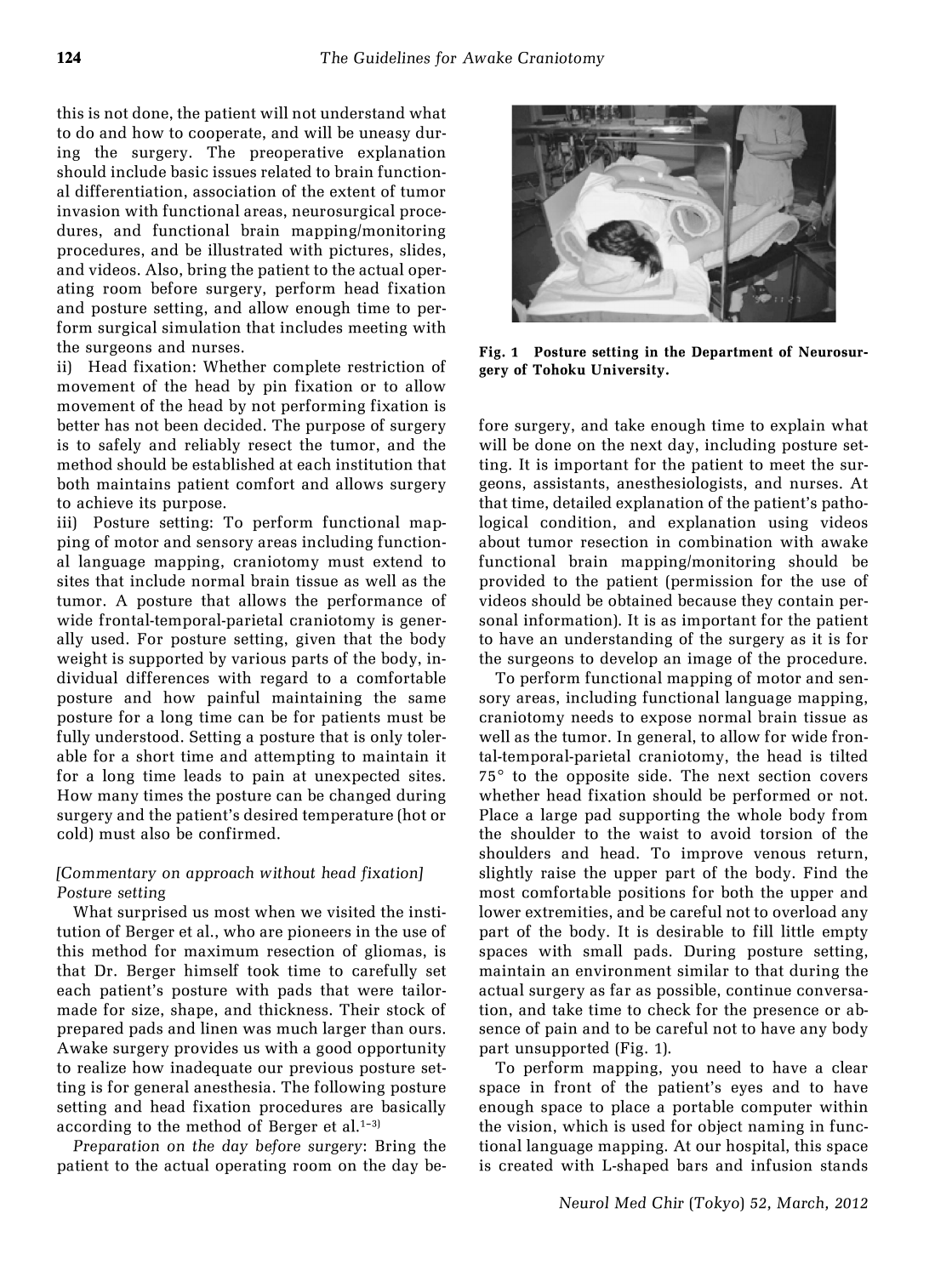

Fig. 2 Conditions used for the first case in the Department of Neurosurgery of Tohoku University (1996).

(Fig. 2), and transparent drapes may be used to allow vision.6) Surgery takes a long time and osmotic diuretics such as mannitol may be used because of the inability to employ hyperventilation to control brain swelling, so continuous urine flow is required.

If intraoperative motor functional mapping is done under general anesthesia, unlike awake anesthesia, freer setting of the posture and head position (including use of the prone position) is available. However, functional brain mapping takes time to perform without administration of muscle relaxants, so whether the patient will feel comfortable in an unforced posture should be considered when setting the posture.

Posture setting on the day of surgery: Even if the posture has already been confirmed on the day before surgery, take enough time to set the patient's posture again and ensure that he/she is comfortable. To confirm whether the patient feels comfortable or not, hold a conversation and do not induce anesthesia until the completion of posture setting. Head fixation

There is no consensus at this time about whether head fixation should be done or not. If we give first priority to the patient's comfort, no fixation would seem to be more desirable. However, lack of fixation will lead to constant movement of the surgical field. To continually respond to unexpected movements for a long time when manipulating deep brain regions or blood vessels is very stressful for surgeons. For surgery combined with awake functional brain mapping/monitoring, which is based on cooperation and achieving a balance between the surgeons and the patient, determine whether head fixation should be used or not after careful consideration at each institution. Even without head fixation, continuous navigation is available<sup>5)</sup> by fixing the



Fig. 3 Approach with head fixation.

reference points to the skull.4)

#### [Commentary on approach with head fixation]

The advantages of head fixation include a fixed operating field and complete fixation of the conventional navigation system, retractor, electroencephalograph, or other instruments, so that the surgeon can operate as under general anesthesia. The disadvantages of this approach include more patient discomfort compared with the absence of head fixation, due to pain at the pin fixation sites, and difficulty of moving the body and changing the head position. Also, treatment of vomiting or convulsions and reintubation may be difficult, so sufficient simulation is necessary. A patient with a left frontal lobe glioma receives 4-point fixation after insertion of a laryngeal mask (Fig. 3). As with 3-point fixation, it is difficult to rotate and move the head after application of 4-point fixation, so simulation of emergency situations is very important.

- 1) Berger MS: Malignant astrocytomas: Surgical aspects. Semin Oncol 21: 172–185, 1994
- 2) Berger MS, Kincaid J, Ojemann GA, Lettich E: Brain mapping techniques to maximize resection, safety, and seizure control in children with brain tumors. Neurosurgery 25: 786–792,1989
- 3) Berger MS, Ojemann GA, Lettich E: Neurophysiological monitoring during astrocytoma surgery. Neurosurg Clin N Am 1: 65–80, 1990
- 4) Fukaya C, Katayama Y, Yoshino A, Kobayashi K, Kasai M, Yamamoto T: Intraoperative wake-up procedure with propofol and laryngeal mask for optimal excision of brain tumour in eloquent areas. J Clin Neurosci 8: 253–255, 2001
- 5) Leuthardt EC, Fox D, Ojemann GA, Dacey RG, Grubb RL, Rich KM, Ojemann JG: Frameless stereotaxy without rigid pin fixation during awake craniotomies. Stereotact Funct Neurosurg 79: 256–261, 2002
- 6) Walsh AR, Schmidt RH, Marsh HT: Cortical mapping and local anaesthetic resection as an aid to surgery of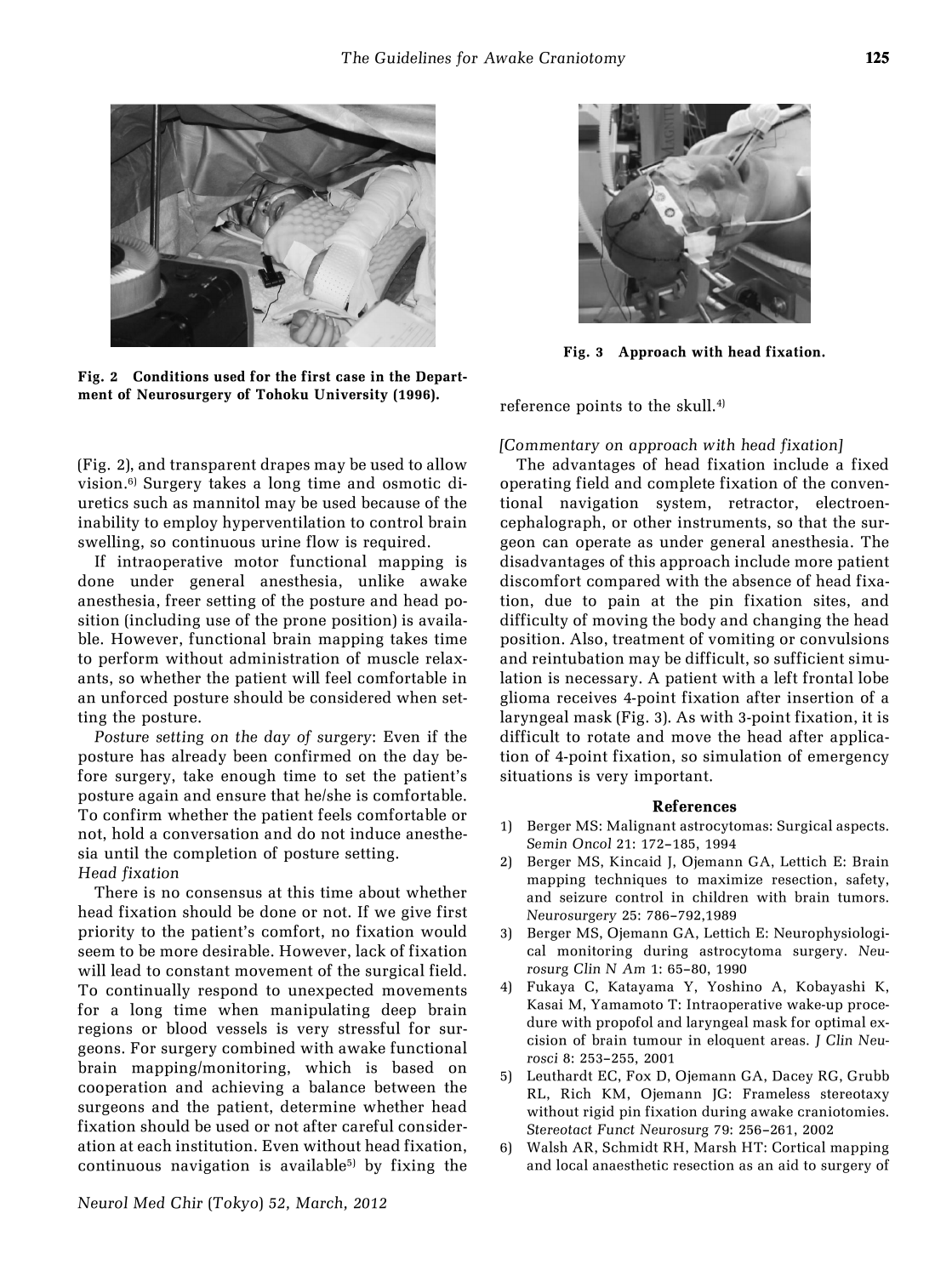low and intermediate grade gliomas. Br J Neurosurg 6: 119–124, 1992

## 2–3. Awake state and surgery: Status of anesthesia and status of electrical stimulation during resection

## [Recommendation]

Resection is often performed under anesthesia or sedation, and the methods vary among institutions. With subcortical mapping, electrical stimulation needs to be continued even during resection. There is no established method at this time and the value of the procedure is uncertain.

## [Commentary]

Although the use of sedation is common during resection of the lesion, it is done on a case-by-case basis or never performed at some institutions because it is still controversial. Propofol is often used, but dexmedetomidine, sevoflurane, nitrous oxide, etc., can also be employed.

For subcortical mapping, electrical stimulation needs to be continued even during resection. However, there is no established method of subcortical stimulation and the methods employed vary among institutions at present. For subcortical mapping of the corticospinal tract, the method of recording the electromyogram by using Ojemann-type bipolar electrodes as in cortical mapping seems to be employed relatively often. With bipolar recording, however, the stimulation range is limited to the immediate vicinity of the electrodes and injury has often already occurred when a response is detected. If the presence of the corticospinal tract cannot be predicted at a certain distance, subcortical mapping may well be useless. A method of recording corticospinal motor-evoked potentials (D-wave) that descend through the corticospinal tract from spinal epidural electrodes for subcortical mapping is being discussed. The amplitude of D-waves evoked by monopolar stimulation may reflect the distance between the stimulation points and the corticospinal tract to some degree, so the method of recording the D-wave amplitude under given stimulus conditions seems to be promising.

Also, in subcortical mapping of language functions, conventional bipolar stimulation limits the range as for mapping the corticospinal tract, so whether language area-derived speech arrest can be certainly detected is unclear and the reliability of subcortical electrical stimulation during resection is difficult to determine.

#### References

1) Duffau H: Contribution of cortical and subcortical

electrostimulation in brain glioma surgery: methodological and functional considerations. Neurophysiol Clin 37: 373–382, 2007

- 2) Fukaya C, Katayama Y, Kobayashi K, Kasai M, Oshima H, Yamamoto T: Impairment of motor function after frontal lobe resection with preservation of the primary motor cortex. Acta Neurochir Suppl 87: 71–74, 2003
- 3) Katayama Y, Tsubokawa T, Maejima S, Hirayama T, Yamamoto T: Corticospinal direct response in humans: identification of the motor cortex during intracranial surgery under general anaesthesia. J Neurol Neurosurg Psychiatry 51: 50–59, 1988
- 4) Keles GE, Lundin DA, Lamborn KR, Chang EF, Ojemann G, Berger MS: Intraoperative subcortical stimulation mapping for hemispherical perirolandic gliomas located within or adjacent to the descending motor pathways: evaluation of morbidity and assessment of functional outcome in 294 patients. J Neurosurg 100: 369–375, 2004
- 5) Nagaoka T, Fukaya C, Katayama Y: [Neurosurgical procedures, and electroencephalogram and evoked potentials, 5. Subcortical mapping]. Rinsho Noha 48: 321–325, 2006 (Japanese)
- 6) Sato K, Kawamata M, Nagata O, Kawaguchi M, Morimoto Y, Kato M, Sakabe T: [Present state of anesthetic management for awake craniotomy in Japan]. Masui 57: 492–496, 2008 (Japanese)

## 2–4. Conditions and timing of stimulation 2–4–1. Cortical stimulation: type of electrode, intensity of stimulation, and duration [Recommendation]

In the setting of brain electrical stimulation for functional mapping, because of its effect and to maintain the safety of the brain tissues, the following methods of using probe electrodes and subdural electrodes are recommended:

Probe electrodes: Interpolar distance of 5 mm and diameter of 1 mm for bipolar electrodes or diameter of 1 mm for monopolar electrodes; square wave pulses (0.2 or 0.3 or 1 msec) with alternating polarity and frequency of 50 or 60 Hz, and stimulus duration of up to 4 seconds; and current from 1.5 (or 2) mA with maximum intensity of 16 mA.

Subdural electrodes: Interpolar distance of 5 mm to 1 cm and diameter of 3 mm for bipolar electrodes; square wave pulses (0.2 or 0.3 msec) with alternating polarity and frequency of 50 or 60 Hz, and stimulus duration of up to 10 seconds; and current from 1 mA with maximum intensity of 16 mA.

## [Commentary]

Stimulation conditions vary among the types of electrode and purposes of functional mapping. The recommendations cover typical methods for cortical language mapping. When stimulating the primary motor area under awake conditions, use of low fre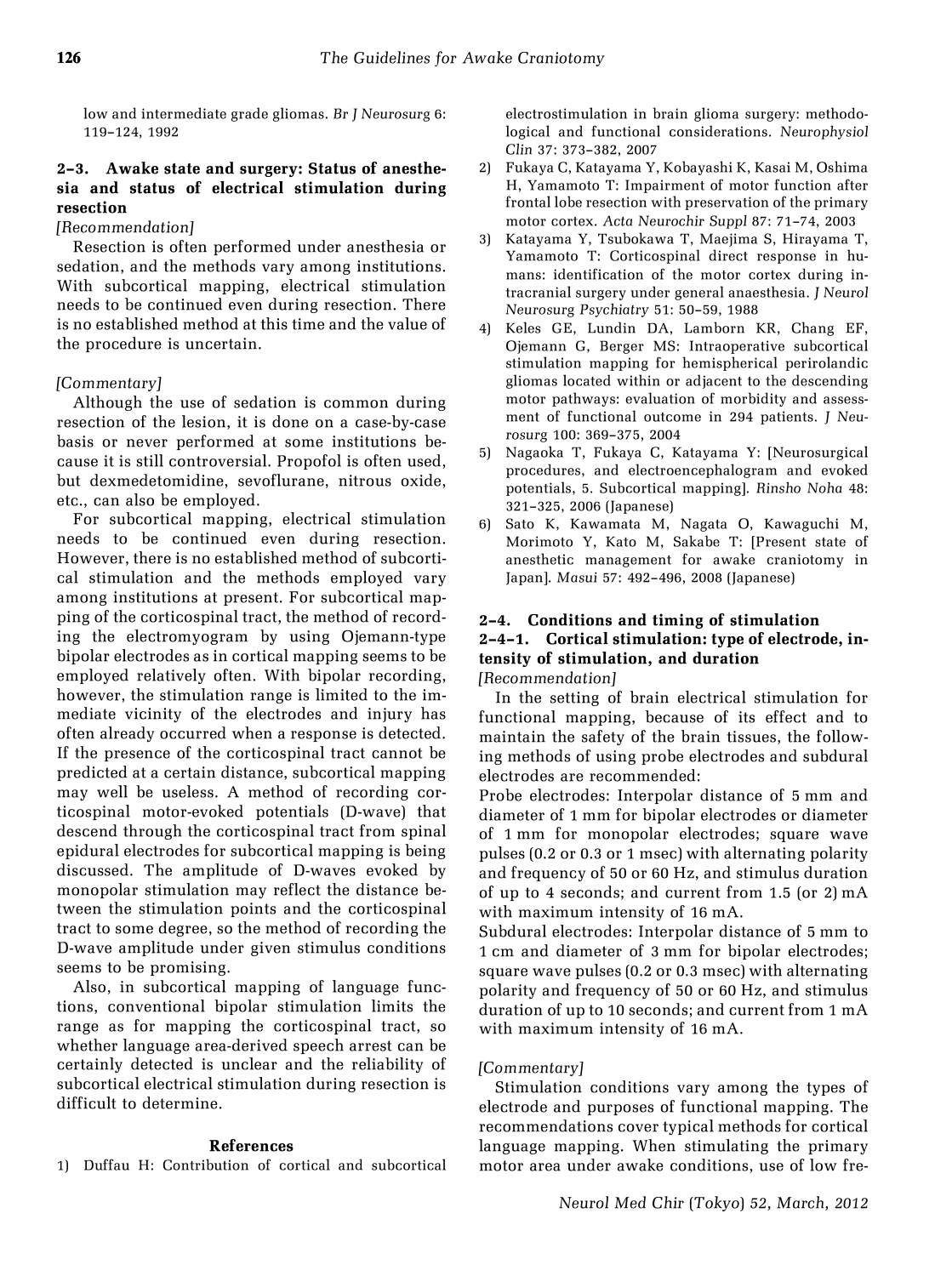quency stimulation or one to five repetitive stimuli is desirable to prevent convulsions.

For identification of false-positive responses to peripherally spreading electrical stimulation, afterdischarges should be monitored.1,2) Cortical excitability differs between children and adults and also varies between individuals, so false-negative results can occur.

#### References

- 1) Ebner A, Luders HO: Subdural electrodes, in Luders HO, Comair YG (eds): Epilepsy Surgery. Philadelphia, Lippincott Williams & Wilkins, 2000, pp 593–596
- 2) Sanai N, Mirzadeh Z, Berger MS: Functional outcome after language mapping for glioma resection. N Engl J Med 358: 18–27, 2008

## 2–4–2. Subcortical stimulation: type of electrode, intensity of stimulation, and duration

[Recommendation]

The conditions for stimulation are the same as those for "cortical stimulation."

Alternative method for stimulation (subcortical): 0.2 msec, 50 Hz, stimulus duration of up to 4 seconds, from 1 mA to maximum intensity of 20 mA.

Implanted subdural electrode (deep electrode): Used for hippocampal lesions. The interpolar distance is 1 cm or 5 mm.

#### [Commentary]

Experience shows that responses are often identified by the same tasks and current intensity as with cortical stimulation. If maximum resection is performed while checking the response to subcortical stimulation, 80% of patients develop transient neurological symptoms, but 94% of them recover within 3 months.1) Subcortical stimulation also allows identification of the following language-related fibers, by which various findings have been obtained<sup>2,3)</sup>: superior longitudinal fasciculus, arcuate fasciculus, subcallosal fasciculus, inferior fronto-occipital fasciculus, inferior longitudinal fasciculus, uncinate fasciculus, orofacial motor fibers, etc.

#### References

- 1) Duffau H, Capelle L, Denvil D, Sichez N, Gatignol P, Taillandier L, Lopes M, Mitchell MC, Roche S, Muller JC, Bitar A, Sichez JP, van Effenterre R: Usefulness of intraoperative electrical subcortical mapping during surgery for low-grade gliomas located within eloquent brain regions: functional results in a consecutive series of 103 patients. J Neurosurg 98: 764–778, 2003
- 2) Duffau H, Capelle L, Sichez N, Denvil D, Lopes M, Sichez JP, Bitar A, Fohanno D: Intraoperative mapping of the subcortical language pathways using direct stimulations. An anatomo-functional study. Brain 125: 199–214, 2002
- Neurol Med Chir (Tokyo) 52, March, 2012

3) Muragaki Y, Maruyama T, Iseki H, Takakura K, Hori T: [Functional brain mapping and electrophysiological monitoring during awake craniotomy for intraaxial brain lesions]. No Shinkei Geka Journal 17: 38–47, 2008 (Japanese)

#### 2–5. Treatment of convulsions

Risk: Convulsion can develop during intraoperative mapping and tumor resection.

Measures: Reduce the stimulus intensity. Do not persist with mapping. For tumors near the motor cortex, raise the concentrations of phenobal and phenytoin to the upper normal limits and check the levels every 2 hours during surgery. If the levels are lower than the limits, appropriately administer 250 mg of intravenous phenytoin and 100 mg of intramuscular phenobal to increase the concentrations to the upper limits. If convulsions occur, put cold water or cold artificial cerebrospinal fluid (e.g., Artcereb®; Otsuka Pharmaceutical Factory, Inc., Tokyo) on the brain surface and wait until the convulsions cease. If convulsions occur frequently, switch to general anesthesia and then switch back to awake surgery if possible after adequately raising the concentrations of anticonvulsants. (For tumors near the motor cortex, surgery can continue while checking the motor-evoked potentials [second best methodl.)

# 2–6. Necessity and usefulness of confirming afterdischarges: methods and evaluation

[Recommendation]

Confirmation of stimulation-induced convulsions by evaluating the occurrence of afterdischarges on the electrocorticogram should be a basic procedure.<sup>2)</sup> At the very least, until the number of cases experienced by the institution increases, it is essential that the stimulation conditions are standardized, and the method of functional evaluation is established. The risk of mistakenly identifying motor, sensory, and language disorders induced by development of brain dysfunction at distant sites because of stimulation-induced afterdischarges should be avoided. To confirm whether electrical stimulation is actually being delivered (i.e., the current is flowing), electroencephalography is useful. Position the electrocorticographic electrodes and record the electrocorticogram without stimulation (Fig. 4). Place small pieces of paper with numbers, etc. on the brain surface so that surgeons, staff performing electrophysiological mapping, and staff performing higher function examination can mutually confirm the stimulation sites. Stimulate the brain surface for 2 to 3 seconds by applying biphasic rectangular pulses of 50 Hz and 0.3 msec pulse width with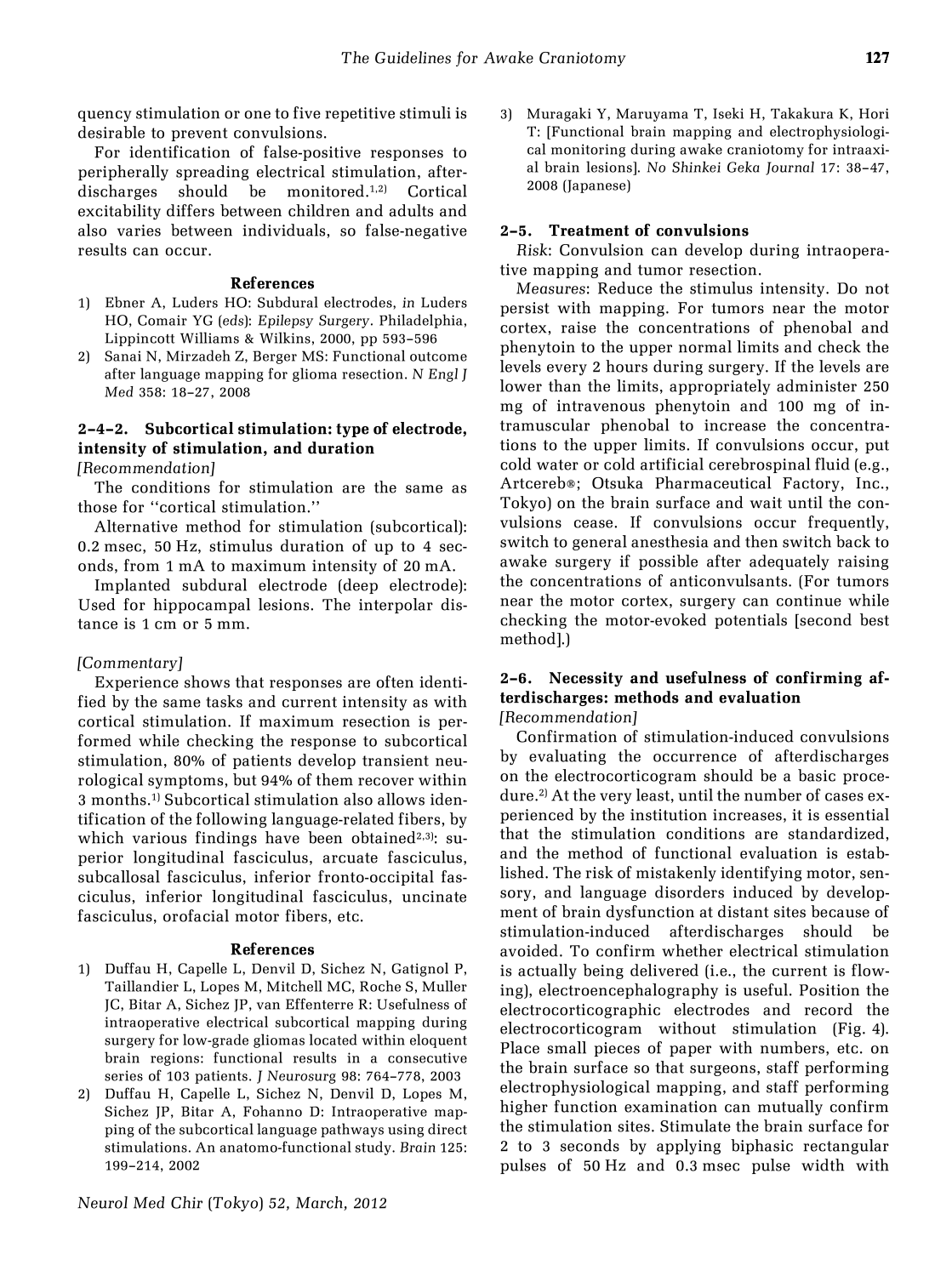

Fig. 4 Setting the electrocorticograph and electrocorticographic stimulation with bipolar electrodes.

bipolar electrodes using an inter-electrode distance of 5 mm. For stable stimulation, the brain surface should be kept moist by using a nebulizer. Increase the stimulus current from 4 mA in increments of 1 mA and determine the optimal current for achieving stable muscle contraction without afterdischarges in the cortical electroencephalogram. Under the above conditions (which we use), effective stimulation is often obtained at 8–11 mA. Under awake anesthesia, a lower stimulus current is optimal and 4–8 mA is often used. For the sensory areas, because instantaneous brain-surface stimulation with a low current leads to complaints of numbness and discomfort by the patient, it is desirable to initiate mapping of the sensory areas first. Stimulation is done at the sites predicted using the neuronavigation system or from anatomical landmarks such as sulci, gyri, and superficial veins, and from the somatosensory-evoked potentials obtained by median nerve stimulation or labial stimulation, and the aim is to achieve effective results from the first stimulus. The motor cortex does not cover all of the precentral gyrus, but lies between the anteroposterior regions on the side of the central sulcus. Therefore, stimulation should be applied along the central sulcus first. Bipolar electrodes are used to apply stimulation perpendicular to the central sulcus. If the craniotomy does not extend as far as the finger area during tumor resection in the frontal opercular region, you can place strip electrodes across the central sulcus underneath the dura for stimulation. Electromyography3) is not performed for all muscles, so the extremities and face must be carefully observed at sites where stimulation is expected to induce movement.

After completion of mapping of the motor and sensory areas, initiate functional language mapping. First, ask the patient to count from 1 to 50 continuously. At this time, increase the stimulus current in increments of 1 mA, while confirming that there are no afterdischarges in the cortical electroencephalogram. A current of up to about 16 mA may be used. Record the sites associated with speech arrest and hesitation. When stimulating the lower portion of the precentral gyrus, a negative motor response<sup>1)</sup> may inhibit speech. One of the methods for confirming this is to apply stimulation to the brain surface i) while instructing the patient to project the tongue and move it from side to side, ii) while continuing countermovement of the thumb and forefinger, and iii) while bending and extending the ankle joints. If arrest of movement of the tongue or countermovement of the fingers and movement of the ankle joints is observed, the inhibition is associated with a negative motor response and not with language dysfunction. By these procedures, the optimal stimulus current can be determined and the frontal language areas identified to some extent. Then, perform object naming while continuing stimulation.

No abnormalities of counting does not always correspond with no disorders of object naming. Show the patient slides for approximately 2–3 seconds each. Assess whether there is speech arrest, hesitation, or wrong answers after presenting the stimulus. If these occur, you always need to confirm whether they are induced by actual stimulation of language function areas, fatigue, inability to see the slides, or the development of seizures. Using the sentence pattern for naming "This is ###" allows us to determine whether abnormalities are associated with arrest of speech itself by stimulation of the tongue motor areas or negative motor areas, or are due to stimulation of language function areas. Because identification of language areas needs repeated confirmation of the results, patients have to expend a large amount of energy. Therefore, functional brain mapping/monitoring requires complete cooperation of the patient.

#### References

1) Nagamatsu K, Kumabe T, Suzuki K, Nakasato N, Sato K, Iizuka O, Kanamori M, Sonoda Y, Tominaga T: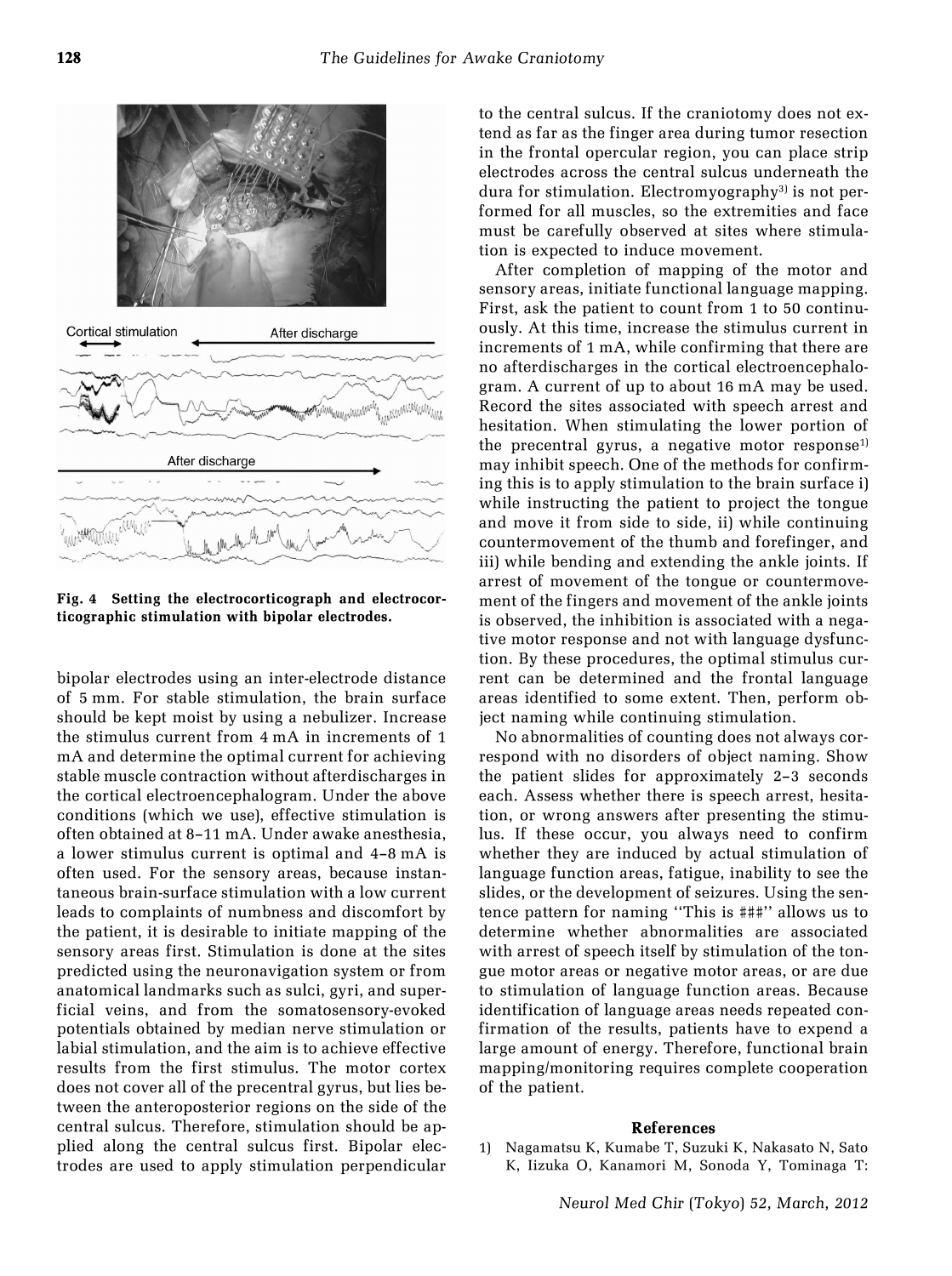[Clinical features and significance of negative motor response in intraoperative language mapping during awake craniotomy]. No Shinkei Geka 36: 693–700, 2008 (Japanese)

- 2) Ojemann G, Ojemann J, Lettich E, Berger M: Cortical language localization in left, dominant hemisphere. An electrical stimulation mapping investigation in 117 patients. J Neurosurg 108: 411–421, 2008
- 3) Yingling CD, Ojemann S, Dodson B, Harrington MJ, Berger MS: Identification of motor pathways during tumor surgery facilitated by multichannel electromyographic recording. J Neurosurg 91: 922–927, 1999

## 2–7. Complications other than convulsions and countermeasures

#### 2–7–1. Pain

Risk: Pain can develop in the skin, muscles, dura mater, and sites on the underside of the body.

Measures: Ask the patient about painful sites and treat with local anesthesia as far as possible. Fix the head with 3 or 4 pins (if you use a head frame) and place something soft under the body to allow for movement. For surgery on the temporal lobe, turn the waist up as far as possible to prevent pain caused by compression of the underside of the waist, which often occurs in the lateral position.

#### 2–7–2. Air embolism

Risk: Tumors of the inner motor cortex are associated with a risk of air embolism because the surgical field is placed in the highest position.

Measures: Bend the head forward without affecting respiration, raise the lower extremities, and bend the abdomen slightly forward to increase the jugular venous pressure. Cover the skull with fibrin, thrombin, and Calcicol immediately after opening the skull. Keep the head down until the dura mater is opened and then gradually raise the head while observing  $SaO<sub>2</sub>$ . If there are symptoms such as cough and a decrease of  $SaO<sub>2</sub>$ , immediately put the head down and hold the neck.

#### 2–7–3. Delirium and emotional incontinence

Risk: There are some reports of delirium developing when anesthesia is stopped to obtain the awake state. Intraoperative anxiety and pain may also cause emotional incontinence.

Measures: Avoid decreasing the level of consciousness by use of local anesthetic as far as possible. Play the patient's favorite music or take measures to avoid anything that makes the patient uncomfortable so that the patient can undergo surgery easily. Depending on the patient's condition and the progress of surgery, decide whether it should be continued under awake conditions, should be continued without awake conditions, or should be discontinued. If continuation of awake conditions is needed, deal with the patient's complaints (primarily pain) as far as possible, but sometimes encourage the patient to tolerate the discomfort.

#### 2–7–4. Increased intracranial pressure

Risk: Increased intracranial pressure may develop in patients with brain tumors, but seldom in those with epilepsy. During awake surgery, arterial carbon dioxide tension (PaCO<sub>2</sub>) tends to be higher than under general anesthesia, leading to a higher risk of increased intracranial pressure.

Measures: If there is evidence of increased intracranial pressure on imaging studies, general anesthesia should be employed. If awake surgery is considered to be absolutely necessary, the decision can be made after dural incision following standard intubation. If there is no brain swelling induced by increased intracranial pressure, switch to awake surgery after extubation. If brain swelling occurs during awake surgery, consider switching to general anesthesia.

#### 2–7–5. Others

There are reports about the development of air embolism and pneumonia, although whether these are characteristic problems of awake surgery is controversial. Air embolism can be caused by raising the head excessively (for example, locating the operating field at the highest position in the motor cortex 1). As with general anesthesia, bend the head forward without affecting the respiration, raise the lower extremities, and bend the abdomen slightly forward to increase the jugular venous pressure. Cover the skull with bone wax, fibrin, and thrombin immediately after opening the bone. Keep the head down until the dura mater is opened and then gradually raise the head while observing arterial oxygen percent saturation (SaO<sub>2</sub>). If there are symptoms such as cough and decrease of  $SaO<sub>2</sub>$ , immediately put the head down and hold the neck. Also, for prevention of pneumonia, it seems to be important to prevent lowering of consciousness and vomiting (refer to the section on anesthetic management for details about dealing with nausea and vomiting).

#### Reference

1) Shinoura N, Yamada R, Kodama T, Suzuki Y, Takahashi M, Yagi K: Association of motor deficits with head position during awake surgery for resection of medial motor area brain tumors. Minim Invasive Neurosurg 48: 315–321, 2005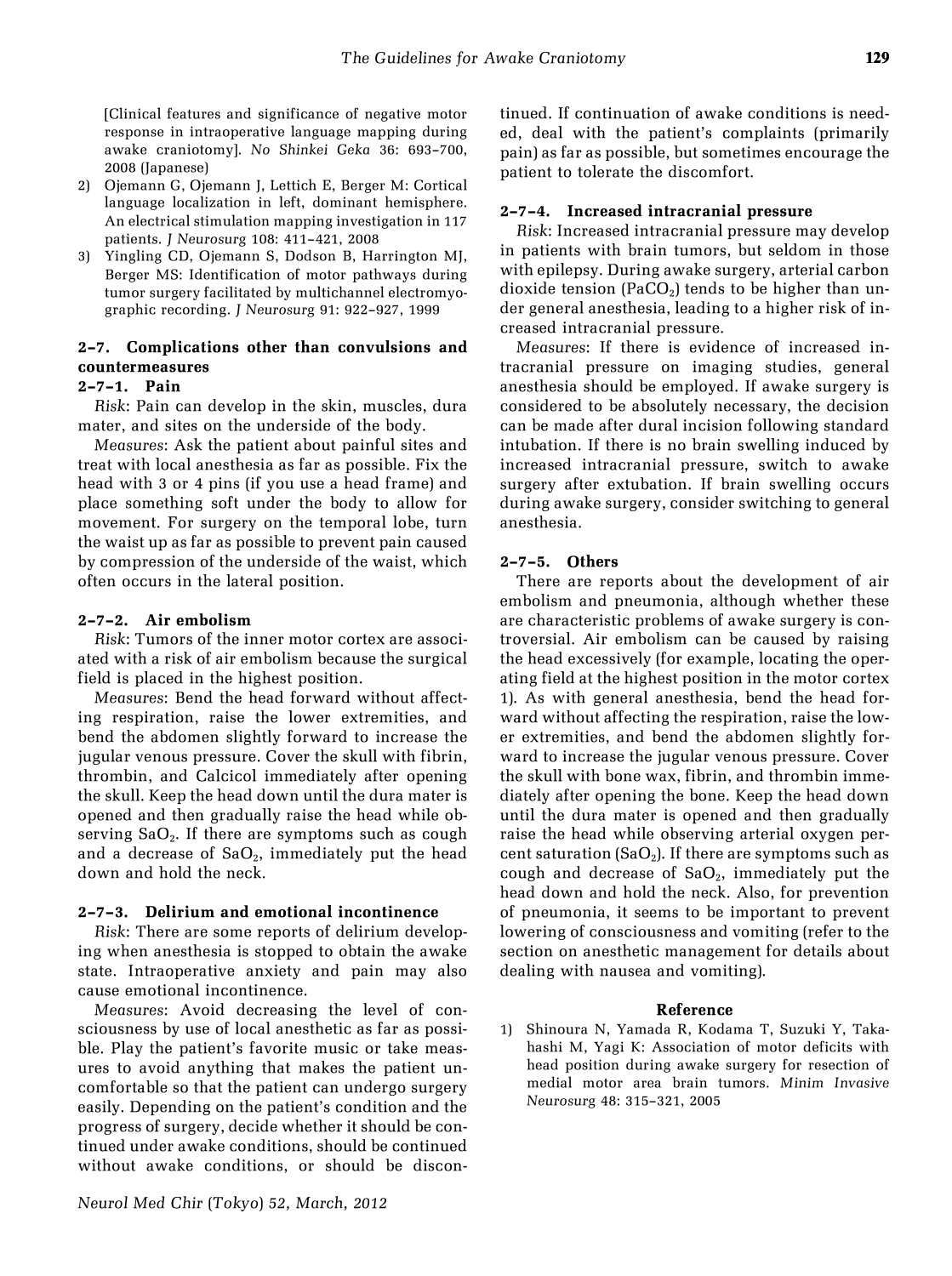## 2–8. Decision-making based on the results of stimulation

## 2–8–1. Epilepsy

## [Recommendation]

In the case of epilepsy, consider whether the results of functional brain mapping by electrical stimulation are reliable. Epileptic foci often include functional brain sites and the extent of resection influences postoperative seizure control. It is desirable to fully assess the extent and overlap of epileptogenic foci and functional sites, and then carefully discuss the indications for resection of functional areas in individual cases depending on the pathological condition.

## [Commentary]

Epilepsy is a functional disease, and the presence or absence of functional disorders associated with surgery influences the indications for surgery. For decision-making about additional surgical treatment and the extent of resection in individual cases, it is important to fully understand the pathology of epilepsy. Assessment of the results obtained by functional brain mapping with electrical stimulation requires attention to the following points. In patients with epilepsy, cortical excitability at functional sites is variable and both false-positive and false-negative results of electrical stimulation can occur.<sup>1)</sup> Displacement of brain function sites from their anatomical positions can also occur. Therefore, functional brain mapping by electrical stimulation should be performed carefully, and it is desirable to undertake subdural electrode placement with reference to the results of various noninvasive physiological tests, such as fMRI, positron emission tomography, and MEG, for detailed mapping. The use of brain surface electrodes allows for complementary cortical function testing to assess the development of symptoms and to measure evoked potentials during voluntary activity after electrical stimulation. Epileptogenic foci often overlap with functional sites in the brain. In such a situation, resection of the focus is superior to multiple subpial transection and more complete resection results in better postoperative control of epileptic seizures.<sup>2)</sup> It is reported that  $0\%$  to  $63\%$  of patients develop persistent functional disorders after resection of functional brain areas involved by epileptic foci. However, due to the small number of cases, it is unclear whether we should resect all the functional sites, whether we should consider the resection of sites with a possible compensatory function, and how to decide on the discontinuation of resection.

#### References

- 1) Palmini A, Gambardella A, Andermann F, Dubeau F, da Costa JC, Olivier A, Tampieri D, Gloor P, Quesney F, Andermann E, Paglioli E, Paglioli-Neto E, Andermann LC, Leblanc R, Kim HI: Intrinsic epileptogenicity of human dysplastic cortex as suggested by corticography and surgical results. Ann Neurol 37: 476–487, 1995
- 2) Pondal-Sordo M, Diosy D, Téllez-Zenteno JF, Girvin JP, Wiebe S: Epilepsy surgery involving the sensorymotor cortex. Brain 129: 3307–3314, 2006

## 2–8–2. Brain tumors

#### [Recommendation]

Functional tissues revealed by mapping should be preserved unless consent giving priority to resection is obtained or the surgeon determines that resection is feasible. Accumulate experience with mapping and pay careful attention to false-positive results (nonfunctional brain tissues despite positive findings on stimulation).

## [Commentary]

Intraoperative functional testing during awake surgery involves mapping by electrical stimulation and monitoring to observe neurological findings. Mapping is performed to identify functional brain tissues and to prevent neurological complications induced by resection and damage to functional tissues during brain tumor removal. Therefore, the sites where symptoms occur during mapping should be preserved in principle because they are likely to be functional tissues. If they are not preserved, we see no point in performing awake surgery. However, if tumors coexist with functional tissues<sup>2)</sup> and preoperative consent has been obtained, functional tissues may not be preserved if the decision is confirmed to give priority to tumor resection after accepting the risk of complications and the fact that postoperative symptoms are likely to develop even with a response (e.g., negative motor areas in the supplementary motor cortex). Because responses are sometimes false-positive, you should acquire proficiency in mapping. False-positive findings are primarily obtained because awake conditions are poor and do not allow patients to perform their tasks, and sometimes because the basic conditions for the tasks are poor (e.g., the patient cannot see the screen because a drape covers his/her eyes). At our hospital, some patients could not perform the naming task due to inability to see the screen because of conjugate deviation induced by stimulation of oculomotor fibers, but they were regarded as having language arrest (the truth was recognized by reviewing videos). Recently, Berger et al.<sup>1)</sup> have insisted on the validity of a "negative mapping strategy," suggest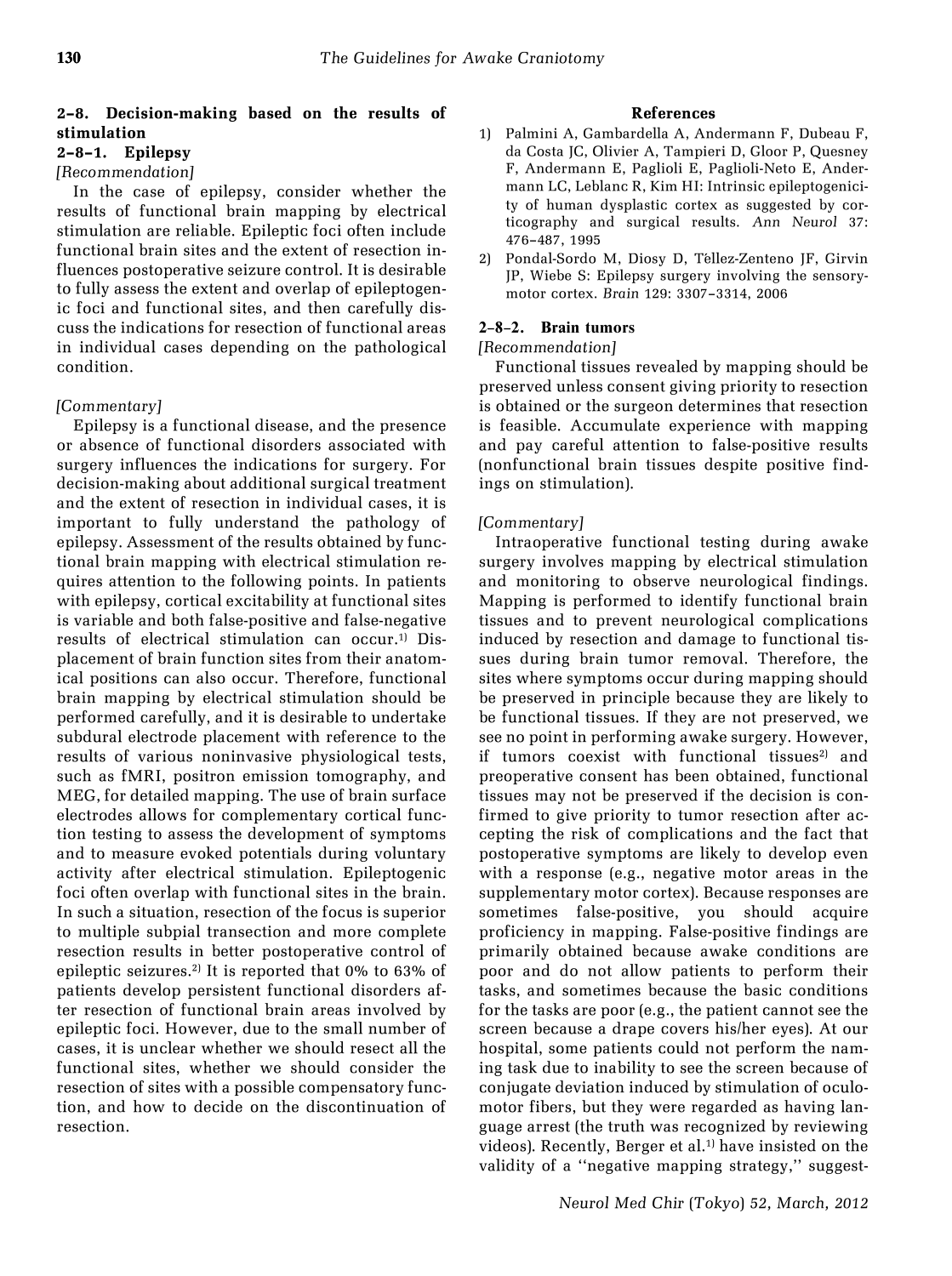ing that language areas do not have to be identified as a positive control (and major craniotomy does not have to be performed for identification), and that resection can be performed if language areas do not exist within the resection zone under certain conditions (60 Hz, maximum 6 mA). Given that this is a report from the most experienced institution, resection after identifying the language areas seems to be safer at less experienced institutions. It is significant that their report indicates that awake language mapping allows us to perform even aggressive resection with a very low incidence of complications and that

## II. ANESTHEIC MANAGEMENT FOR AWAKE CRANIOTOMY

## 1. Introduction

In the 1800s, resection of foci in epileptic patients was performed by craniotomy under local anesthesia.<sup>6)</sup> With no electroencephalogram, direct stimulation of the cortex was employed to detect the epileptic focus and identify functionally important sites, which seems to be the prototype of current awake craniotomy. In the 1900s, with addition of sedation, surgery became more comfortable for patients. $8$ Using codeine, thiopental, and meperidine, management was conducted under spontaneous respiration or partially by tracheal intubation. Epileptic surgery then came to emphasize intraoperative electroencephalography.9) In the 1960s, neuroleptanalgesia was introduced into anesthesia, and the combination of droperidol and fentanyl was considered especially useful for surgery in patients with temporal lobe epilepsy because it had less influence on the intraoperative electroencephalogram.5) In addition, the development of a long-acting local anesthetic, bupivacaine, facilitated awake craniotomy. As a result, many procedures for intractable epilepsy employed neuroleptanalgesia.1,7) Thereafter, short-acting analgesics such as sufentanil and alfentanil were introduced.4) Propofol was introduced for awake craniotomy because it is short-acting and has anticonvulsant and antiemetic effects.10) It is now widely used as the main sedative. Recently, new anesthetics such as dexmedetomidine<sup>2)</sup> and remifentanil3) have been introduced, while use of a laryngeal mask has been initiated for airway management.<sup>11)</sup> Because procedures that are not necessary during ordinary general anesthesia, such as airway management and treatment of intraoperative convulsions, are required, we would like you to refer to these guidelines for reliable and safe anesthetic management. There is limited evidence about anesthetic management during awake craniotomy, so the methods in actual use and those recommended by the review committee are presented. Also, because a report on language mapping was published in a top clinical journal, suggesting that evaluation of its usefulness as a surgical procedure for glioma has been established.

#### References

- 1) Sanai N, Mirzadeh Z, Berger MS: Functional outcome after language mapping for glioma resection. N Engl J Med 358: 18–27, 2008
- 2) Skirboll SS, Ojemann GA, Berger MS, Lettich E, Winn HR: Functional cortex and subcortical white matter located within gliomas. Neurosurgery 38: 678–685, 1996

there is "awake surgery" in the cardiac surgery field and the "wake-up test" in orthopedic surgery, we are using the term "awake craniotomy" here to distinguish awake brain surgery from those procedures.

- 1) Archer DP, McKenna JMA, Morin L, Morin L, Ravussin P: Conscious-sedation analgesia during craniotomy for intractable epilepsy: a review of 354 consecutive cases. Can J Anaesth 35: 338–344, 1988
- 2) Bekker AY, Kaufman B, Samir H, Doyle W: Use of dexmedetomidine infusion for awake craniotomy. Anesth Analg 92: 1251–1253, 2001
- 3) Berkenstadt H, Perel A, Hadani M, Unofrievich I, Ram Z: Monitored anesthesia care using remifentanil and propofol for awake craniotomy. J Neurosurg Anesthesiol 13: 246–249, 2001
- 4) Gignac E, Manninen PH, Gelb AW: Comparison of fentanyl, sufentanil and alfentanil during awake craniotomy for epilepsy. Can J Anaesth 40: 421–424, 1993
- 5) Gilbert RGB, Brindle GF, Galindo A: Anesthesia for neurosurgery. Int Anesthesiol Clin 4: 842–847, 1966
- 6) Horsley V: Brain-surgery. Br Med J 2: 670–675, 1886
- 7) Manninen P, Contreras J: Anesthetic considerations for craniotomy in awake patients. Int Anesthesiol Clin 24: 157–174, 1986
- 8) Pasquet A: Combined regional and general anesthesia for craniotomy and cortical exploration. II. Anesthetic considerations. Curr Res Anesth Analg 33: 156–164, 1954
- 9) Penfield W: Combined regional and general anesthesia for craniotomy and cortical exploration. I. Neurosurgical considerations. Curr Res Anesth Analg 33: 145–155, 1954
- 10) Silbergeld DL, Mueller WM, Colley PS, Ojemann GA, Lettich E: Use of propofol for awake craniotomies. Surg Neurol 38: 271–272, 1992
- 11) Tongier WK, Joshi GP, Landers DF, Mickey B: Use of the laryngeal mask airway during awake craniotomy for tumor resection. J Clin Anesth 12: 592–594, 2000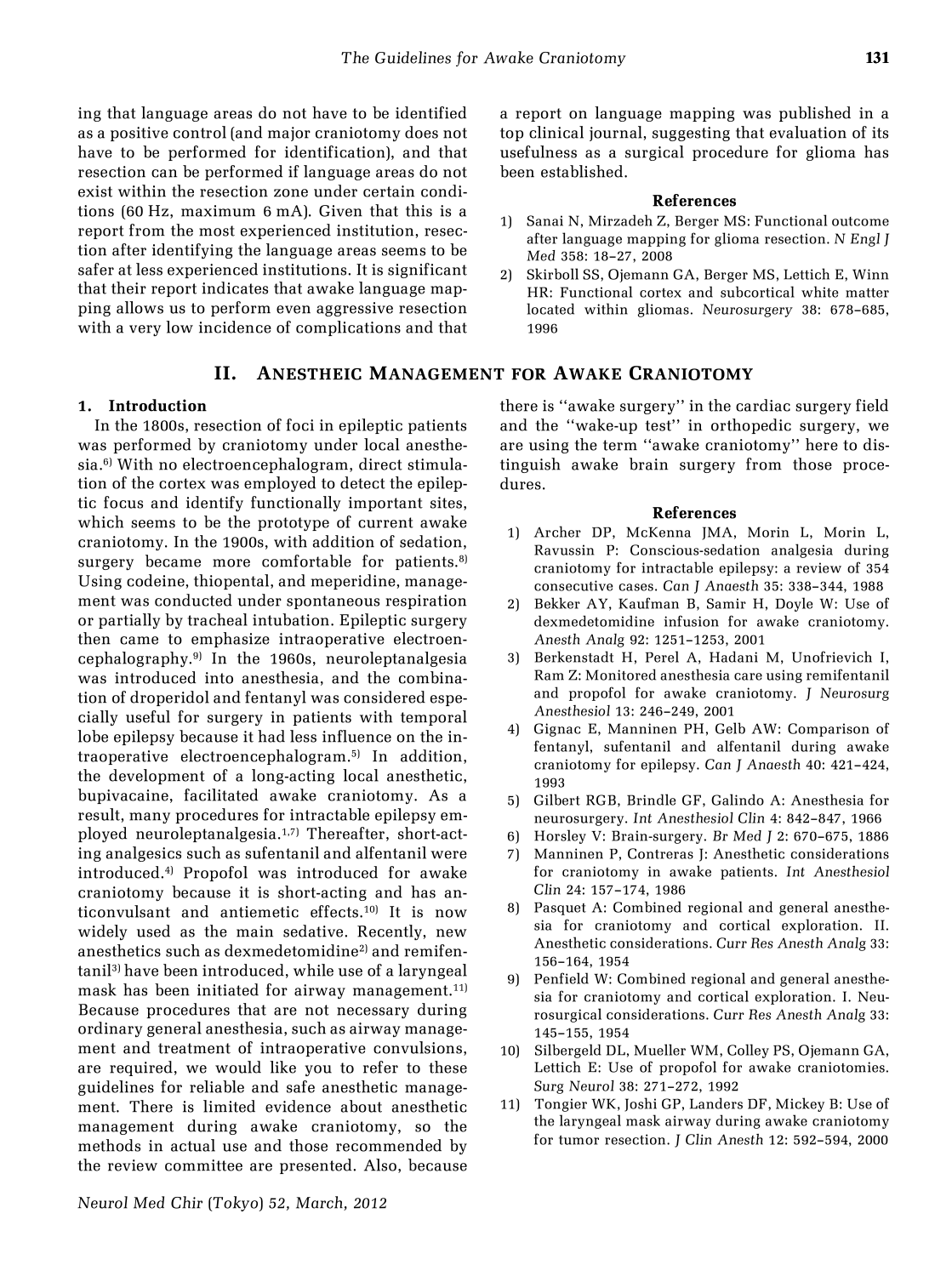## 2. Basic policy

i) Communicate with the surgeons and operating room staff based on a detailed surgical and anesthetic plan.

ii) To handle intraoperative respiratory problems and rapidly changing risks, management and supervision by anesthesiologists who have acquired extensive experience with awake craniotomy is required.

iii) To safely manage rapidly changing intraoperative conditions, ensure that backup anesthesiologists are available in addition to the attending anesthesiologists.

iv) To allow smooth switching to general anesthesia if the anesthesiologist considers it difficult to continue awake craniotomy, establish a system for cooperation with the surgeons and operating room staff.

v) Do not use inhalational anesthetics that are absorbed and excreted by the respiratory system because a definitive airway is not established. (Inhalational anesthetics that could possibly cause an increase of brain volume should not be used because of the uncertain management of  $PaCO<sub>2</sub>$  during awake craniotomy.) Use propofol as the basic sedative.

vi) Because management is performed under spontaneous respiration, carefully titrate the sedative and analgesic drugs. Maximize the use of local anesthesia for analgesia. (During the unconscious period, management with controlled respiration via the laryngeal mask airway [LMA], etc. is available.) vii) Take measures to prevent nausea and vomiting that could lead to respiratory complications.

viii) Electrical stimulation during functional mapping may induce convulsions, occasionally resulting in inability to continue the procedure, which then requires rapid countermeasures to be taken.

## [Commentary]

Awake craniotomy was used for surgical treatment of epilepsy in the early 20th century, and then was applied to surgery for brain tumors, cerebral arteriovenous malformations, and cerebral aneurysms associated with important areas such as the motor or sensory cortex and language cortex.<sup>2,3)</sup> The purpose of awake craniotomy is to prevent brain dysfunction induced by surgery and to precisely resect the disease focus in order to improve the patient's prognosis and quality of life. The purpose of anesthetic management is, while putting the patient's safety first, to remove psychophysical pain and allow the necessary surgery to be done. Each of the sections in these guidelines and the corresponding commentary describe the details of anesthetic management for awake craniotomy. Because there have not been enough randomized controlled studies of anesthetic management for awake craniotomy, management that is not based on such evidence in these guidelines is based on the methods recommended by institutions familiar with awake craniotomy. Therefore, if anesthetic management based on randomized controlled study evidence is reported in the future, these guidelines will be appropriately reviewed.

For successful awake craniotomy, the first point is that the patient's cooperation is essential. Second, preoperative and intraoperative communication and agreement among neurosurgeons, anesthesiologists, and operating room staff familiar with awake craniotomy is required. For anesthetic management, it is necessary to establish the airway, stabilize hemodynamics, and prevent increase of intracranial pressure. Because management of  $PaCO<sub>2</sub>$  is more difficult during awake craniotomy, inhalational anesthetics that could possibly increase brain volume should be avoided. Hence, sedation and general anesthesia with propofol is currently the standard for awake craniotomy. While the patient is unconscious, respiratory management with an LMA can be used. Each of the sections in these guidelines describes the details of respiratory management.

During awake craniotomy, because scalp block and infiltrational anesthesia for sufficient pain control require a large volume of local anesthetics, caution should be paid with regard to local anesthetic toxicity.1) During awake craniotomy, it is also necessary to prevent adverse reactions such as nausea, vomiting, and convulsions, and to deal with such reactions immediately if they occur. If establishment of an airway is difficult or if other adverse reactions interfere with the patient's safety, after discussion between the anesthesiologists and neurosurgeons, awake craniotomy should be speedily discontinued and switching to general anesthesia should be considered.4)

- 1) Archer DP, McKenna JMA, Morin L, Ravussion P: Conscious sedation analgesia during craniotomy for intractable epilepsy: a review of 354 consecutive cases. Can J Anaesth 35: 338–344, 1988
- 2) Burchiel KJ, Clarke H, Ojemann GA, Dacey RG, Winn HR: Use of stimulation mapping and corticography in the excision of arteriovenous malformations in sensorimotor and language-related neocortex. Neurosurgery 24: 322–327, 1989
- 3) Duffau H, Capelle L, Sichez JP, Faillot T, Abdennour L, Law Koune JD, Dadoun S, Bitar A, Arthuis F, Van Effenterre R, Fohanno D: Intra-operative direct electrical stimulations of the central nervous system: the Salpêtrière experience with 60 patients. Acta Neu-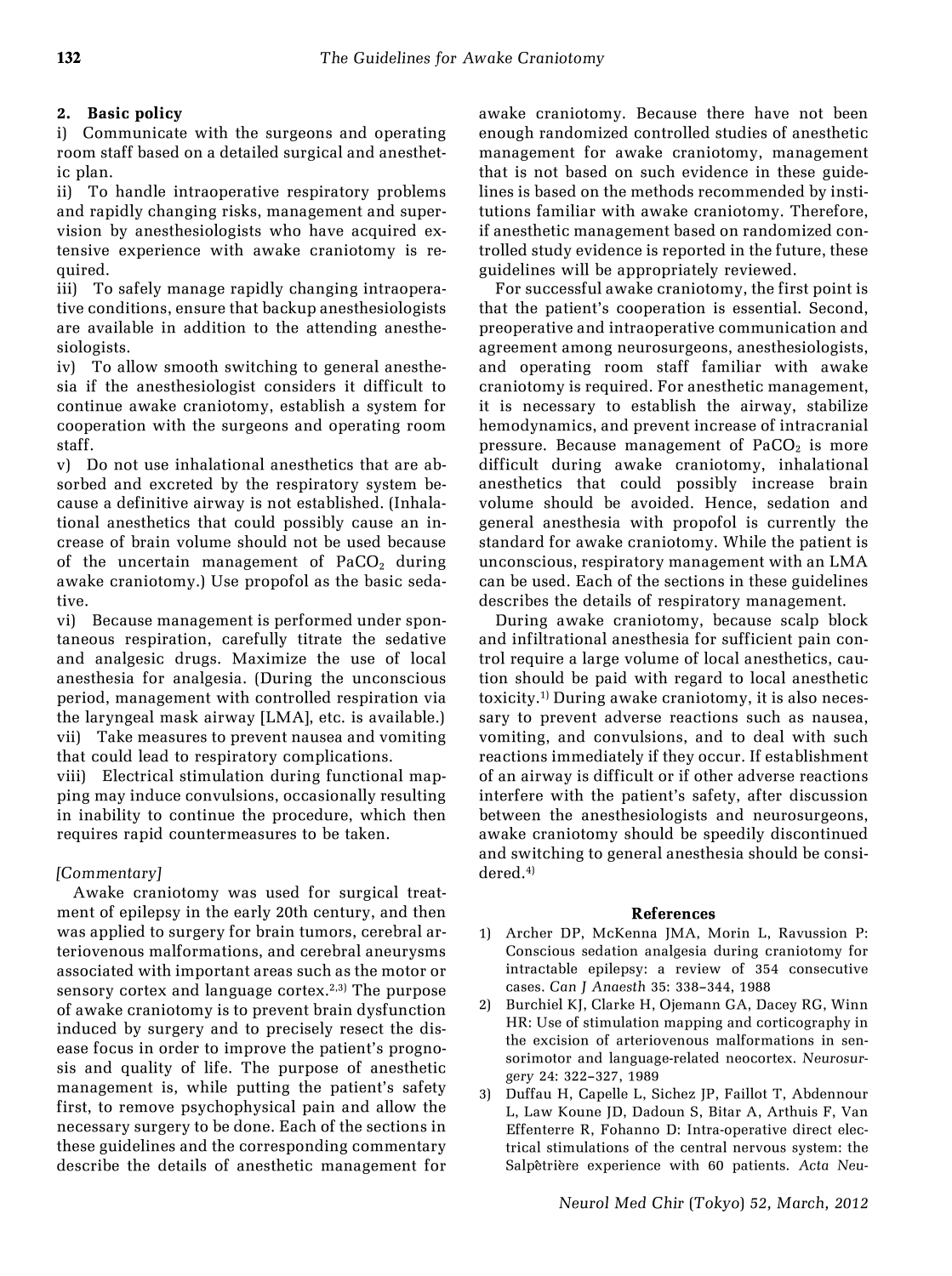4) Piccioni F, Fanzio M: Management of anesthesia in awake craniotomy. Minerva Anesthesiol 74: 393–408, 2008

#### 3. Premedication

i) To allow complete intraoperative emergence, do not administer premedication that could possibly cause residual sedation.

ii) If there is no choice but to administer premedication, use a benzodiazepine that could possibly produce antagonism.

iii) Make a decision about premedication with anticonvulsants after consulting the patient's physician.

#### [Commentary]

During awake craniotomy, it is important for patients to be sufficiently awakened during surgery to perform language and motor tasks that yield reliable results, based on which the extent of resection is determined. Therefore, as a matter of principle, drugs that could affect emergence should not be administered. For successful awake craniotomy, it is crucial to build a relationship of trust among the patient, the surgeons, the anesthesiologists, and the operating room staff.1) The establishment of such a patient-centered relationship reduces the need for sedatives. However, if sedatives have to be administered, benzodiazepines are recommended as antagonists are available. If surgery is being done for a tumor, hypercapnia induced by sedation can possibly result in an increase of intracranial pressure, and this requires special caution.

Convulsions are one of the most significant complications of awake craniotomy. Difficulty in ventilating the patient when convulsions persist and respiratory arrest occurs can lead to a fatal outcome. Because the patient's condition needs to be considered, preoperative administration of anticonvulsants should only be done after discussion with the attending physician. Note that propofol also has an anticonvulsant effect. With regard to other drugs such as H2 blockers that are administered during general surgery, the policy of the institution should be adopted.

Among antiemetics, metoclopramide hydrochloride (Primperan®; Sanofi-Aventis K.K., Tokyo) is not recommended because of potential adverse effects caused by enhanced peristalsis. Some reports of dexamethasone being administered to control the intracranial pressure and prevent vomiting have been described in other countries. However, this procedure is not covered by health insurance in Japan. Also, propofol has a useful antiemetic effect.

#### Reference

1) Whittle IR, Midgley S, Georges H, Pringle AM, Taylor R: Patient perceptions of "awake" brain tumor surgery. Acta Neurochir (Wien) 147: 275–277, 2005

#### 4. Basic monitoring and preparation

i) Monitor the electrocardiogram, invasive arterial blood pressure, percutaneous oxygen saturation, expiratory partial pressure of carbon dioxide, urine volume, and body temperature.

ii) Create peripheral venous access for continuous administration of anesthetics and blood transfusion. iii) Procedures are performed without a secure airway, so careful respiratory management is needed. Management can be done with spontaneous breathing or assisted ventilation via the LMA, etc.

#### [Commentary]

Basically, comply with the guideline of the Japanese Society of Anesthesiologists for installation of monitors. If sedation is used during awake craniotomy, regardless of the method of establishing the airway, different precautions from those during tracheal intubation should be taken. If a device such as the LMA is not used to establish the airway, precise management of  $PaCO<sub>2</sub>$  is difficult and careful observation is necessary to assess the frequency of breathing and the presence or absence of forced respiration. Therefore, for good anesthetic management, an environment that allows easy observation of the respiratory status is required, including use of transparent drapes to allow sufficient observation of the patient's mouth, neck, and chest. A stethoscope taped to the chest wall is one method. Some nasal cannulae have ports for measurement of expiratory carbon dioxide, but sometimes accurate data are not obtained, indicating limited usefulness. For management with an LMA, even if spontaneous ventilation is maintained, measure expiratory carbon dioxide tension and support respiration if necessary. Ventilation does not often allow for sufficient respiratory management, so an arterial cannula should be placed for easy arterial gas analysis when needed.

There have been reports of air embolism during awake surgery. Especially when surgery is performed under spontaneous respiration without an LMA, caution is required. In this case, end-tidal carbon dioxide is not so useful as described above, and it is difficult to determine whether changes of saturation of peripheral oxygen result from worsening of respiratory status or air embolism.2,5) Upper airway obstruction causes lower negative intrathoracic pressure and may result in increased risk of air embolism. Although a bispectral index (BIS) monitor is generally considered to be useful, its value is limited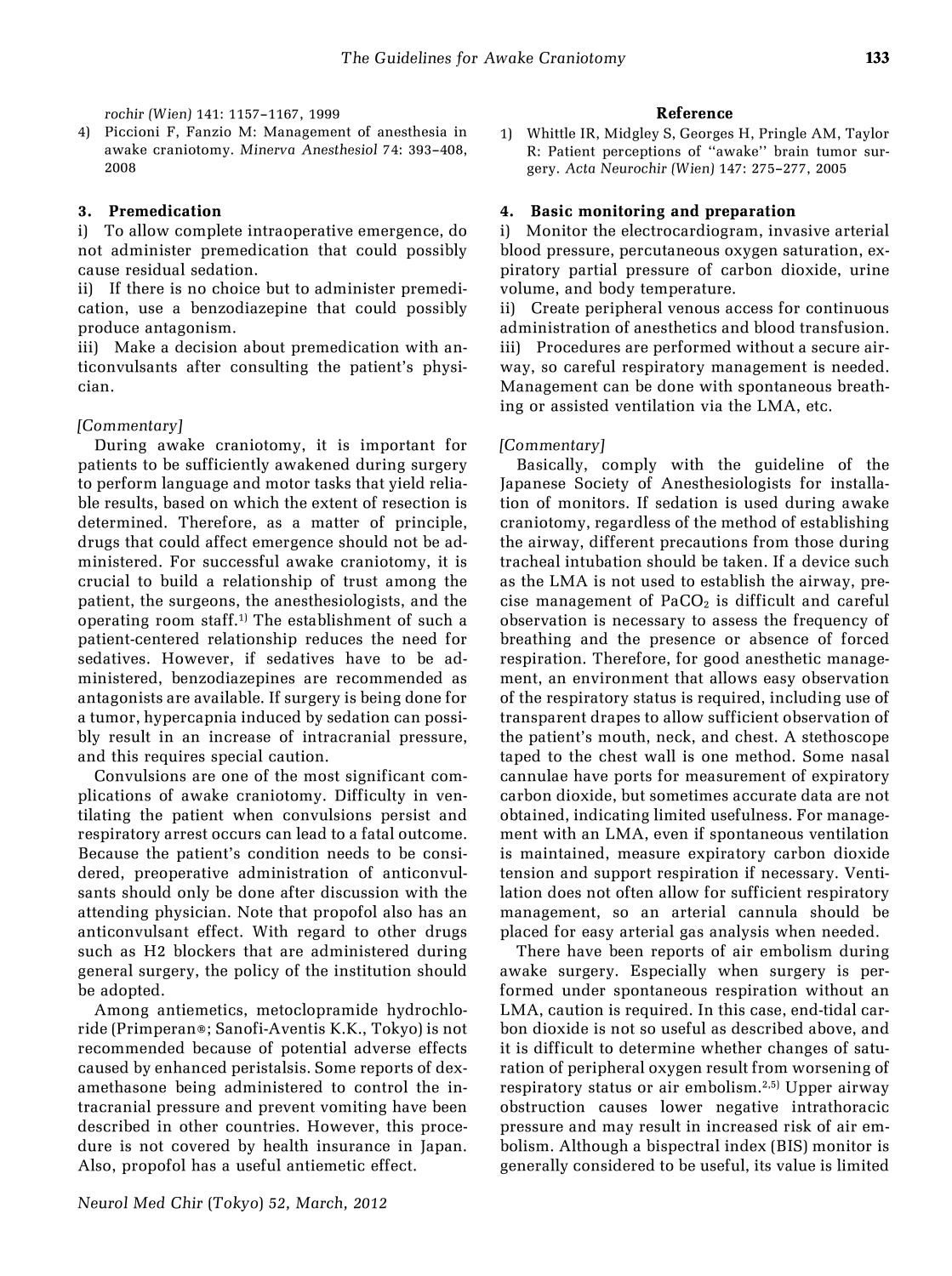and is not strongly recommended in the field of neurosurgical anesthesia. There have been reports that a BIS monitor is useful even if placed at sites other than the forehead. However, because shaving of the head recently tends to be minimized, the site where the monitor can be placed is actually limited to the forehead. Even if a pediatric BIS sensor is used, disinfectant or blood often enters the connections of the sensors and interferes with analysis. In addition, a BIS monitor is mainly useful on emergence, and its value before that is limited by contamination from electromyogram signals and noise from electric scalpels used during craniotomy.

Maintenance of the airway during awake craniotomy is done by one of two methods; one method is to depend on spontaneous respiration with no devices and the other method is to use a device such as the LMA. If a device is used, we can rely on spontaneous respiration and, if necessary, provide respiratory support, or we can actively perform ventilation. In Japan, the LMA has tended to be used recently. Tracheal intubation is not recommended since it is likely to interfere with an awake study because of complications caused by emergence-induced coughing and depressed laryngeal function including hoarseness. Although a tracheal tube can be placed in the pharynx via the nose for respiratory support, if necessary, or emergency intubation can be done with a bronchoscope, nasal bleeding can become a problem. If management is performed by spontaneous respiration without devices, hypercapnia will become a problem, but can often be dealt with by target controlled infusion, avoiding narcotics, or large craniotomy.<sup>1,3,4)</sup> Partly to decrease the dose of narcotics, it is important to administer sufficient local anesthesia as described in the next section.

If 3-point fixation is performed, it is assumed that reinserting the LMA or tracheal intubation will be difficult in some cases. It is important to test removal and reinsertion of the LMA, to sufficiently discuss measures to tracheal intubation when the aggravation of the breathing state occurs during surgery. Also, when 3-point fixation is employed, check with the surgeons that the neck has not been twisted or anteflexed. As it is known that more problems related to the respiratory tract and respiration develop in patients with a body mass index  $>$ 30, be careful about deciding to perform awake craniotomy in such patients.<sup>6)</sup>

#### References

1) Herrick IA, Craen RA, Gelb AW, Miller LA, Kubu CS, Girvin JP, Parrent AG, Eliasziw M, Kirkby J: Propofol sedation during awake craniotomy for seizures: patient-controlled administration versus neurolept analgesia. Anesth Analg 84: 1285–1291, 1997

- 2) Morimoto Y, Sakabe T: [Practical side of awake craniotomy—primarily anesthetic management for stereotactic surgery], in Furuya H (ed): [Practice of Awake Craniotomy—Main Points of Anesthetic Management]. Tokyo, Shinko Trading Co., Ltd. Publication Department of Medical Books, 2003, pp 38–60 (Japanese)
- 3) Nagaoka Y, Miura Y, Takaoka S, Iwabuchi M, Amagasa S, Kotani N: [Considerations for awake craniotomy in our hospital—especially respiratory complications and brain edema]. Rinsho Masui 29: 836–840, 2005 (Japanese)
- 4) Sarang A, Dinsmore J: Anaesthesia for awake craniotomy—evolution of a technique that facilitates awake neurological testing. Br J Anaesth 90: 161–165, 2003
- 5) Scuplak SM, Smith M, Harkness WF: Air embolism during awake craniotomy. Anaesthesia 50: 338–340, 1995
- 6) Skucas AP, Artru AA: Anesthetic complications of awake craniotomies for epilepsy surgery. Anesth Analg 102: 882–887, 2006

#### 5. Admission, induction, and local anesthesia

i) Initiate oxygen delivery after validation of the vital signs with a patient monitor.

ii) Induce anesthesia with only propofol, or in combination with fentanyl/remifentanil. A targetcontrolled infusion (TCI) system should be used for propofol administration to precisely manage the level of sedation. The administration of fentanyl before emergence should be minimal.

iii) Maintain general anesthesia under spontaneous respiration with a facemask, or under assisted/controlled ventilation after insertion of an LMA.

iv) Insert a urethral catheter.

v) Provide effective analgesia with local anesthetics by infiltration at the site of skin incision, and/or by selective nerve blocks of, for example, the supraorbital nerve and the greater occipital nerve. Ropivacaine is commonly used as a long-acting local anesthetic.

#### [Commentary]

Management of general anesthesia with inhalation anesthetics is ineffective when the airway is poorly established. The main impediments are uncertain delivery of the anesthetics and hazardous contamination of the operating room with the anesthetics. Propofol should be used as a hypnotic agent. Propofol is an intravenous anesthetic drug that permits faster and clearer emergence than inhalation anesthetics, which affect the electroencephalogram and sometimes induce excitement at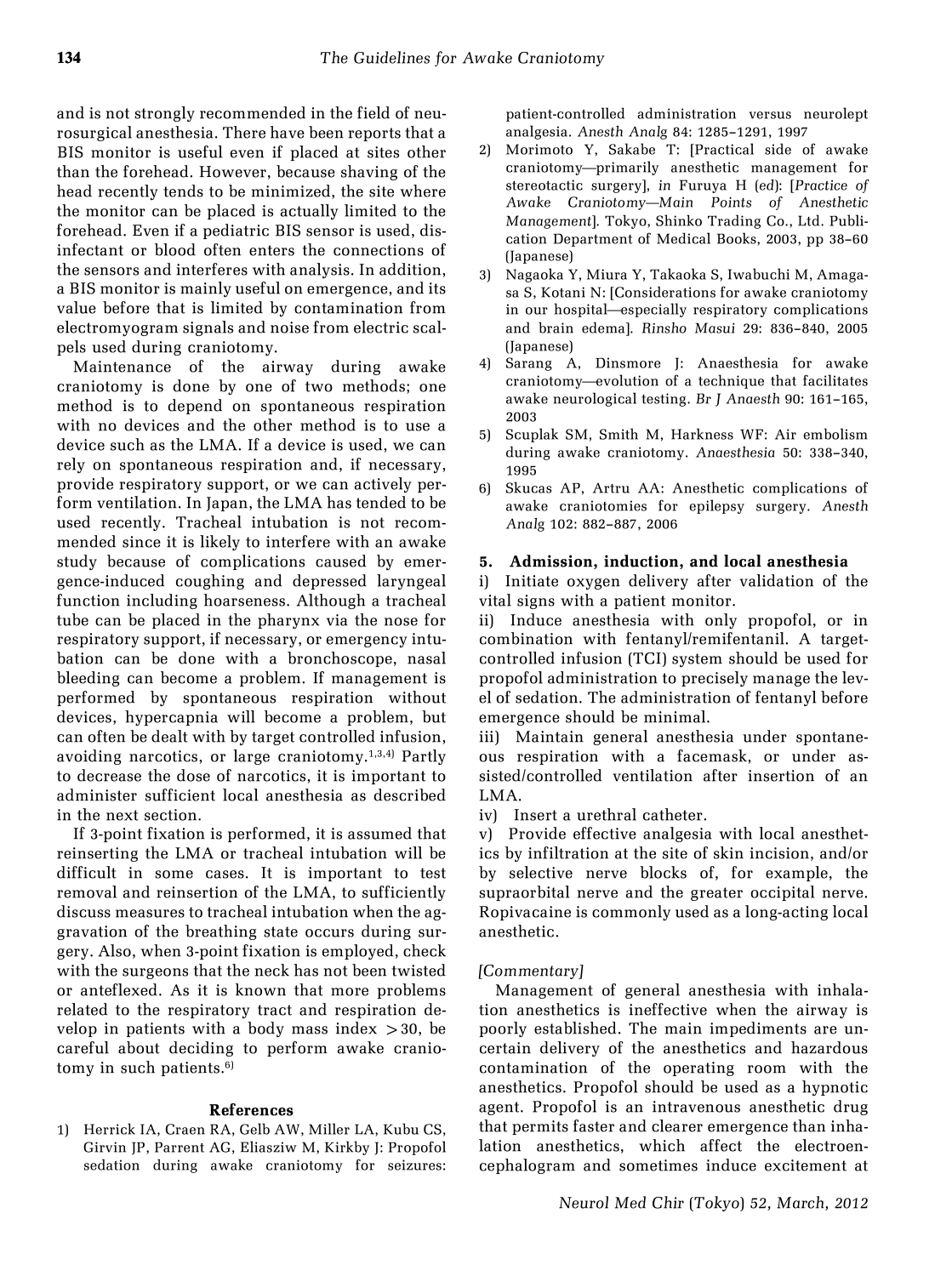emergence from anesthesia. A TCI system can reasonably be used for propofol in order to maintain an optimal hypnotic level by adjusting the effect-site concentration of the agent, as the sedative effect depends on the effect-site concentration. In the case of anesthetic management without the TCI system, the propofol administration should preferably be managed by continuous infusion combined with repetitive injection based on the effect-site concentration calculated with pharmacokinetic simulation. Opioids are sometimes used for sedation, but give some residual effects to the consciousness level after emergence. Remifentanil is therefore suitable in the management of strong surgical stimulation before emergence, as its effect rapidly disappears. It is also reasonable to administer small dose of fentanyl repeatedly, expecting only a slight residual analgesic effect.

The airway before emergence is usually managed with a facemask or an LMA. Airway management under assisted/controlled ventilation and spontaneous respiration can be performed safely with LMA, though it is generally difficult to extubate safely and smoothly at awakening. The incidence of muscle weakness in the conscious state is rare with LMA, as muscle relaxants are not necessary for LMA insertion. A nasogastric tube should not be inserted, as it leads to discomfort in the pharynx, nausea, and vomiting during the conscious state. Remove the nasogastric tube before emergence if it has to be inserted during general anesthesia. Insert a urethral catheter after induction of anesthesia, as the operation will take a long time.

The key to anesthetic management for awake craniotomy is to achieve a "pain-free" state with multimodal pain management. Since intravenous anesthetics affect the state of consciousness and respiration, local anesthetics are essential for assured analgesia. This is achieved with the use of long-acting local anesthetics such as ropivacaine or bupivacaine, or lidocaine combined with epinephrine. Problems such as local anesthetic toxicity did not occur even at a mean ropivacaine dose of 3.6 mg/kg in a study of the blood concentration of local anesthetics for awake craniotomy. Local anesthetics are administered by infiltration around pin fixation and the site of the skin incision, along with selective nerve blocks (supraorbital nerve, greater occipital nerve, etc.) Gauze soaked with local anesthetics can be pressed against the wound. Because direct contact of local anesthetics with the brain parenchyma causes central nervous system symptoms such as convulsions, the administration of local anesthetics after dural incision should be performed carefully.

## References

- 1) Costello TG, Cormack JR, Hoy C, Wyss A, Braniff V, Martin K, Murphy M: Plasma ropivacaine levels following scalp block for awake craniotomy. J Neurosurg Anesthesiol 6: 147–150, 2004
- 2) Sato K, Kawamata M, Nagata O, Kawaguchi M, Morimoto Y, Kato M, Sakabe T: [Present state of anesthetic management for awake craniotomy in Japan]. Masui 57: 492–496, 2008 (Japanese)

## 6. Before emergence

i) In principle, sedative and analgesic drugs should not be used during the awake time. Check the surgeons' preference for the level of consciousness (level of sedation).

ii) Discontinue propofol after the dural incision has been made. If sedation is to be continued, provide the required dose of propofol, etc.

iii) Closely monitor the patient because body movements may occur suddenly during the course of emergence.

iv) If an LMA and a gastric tube are used, confirm spontaneous respiration before removal.

v) If the patient exhibits restlessness and cannot keep still, intraoperative emergence may be abandoned after discussion with the surgeon and the procedure may instead be performed under standard general anesthesia.

## [Commentary]

Because the tasks and tests used for brain functional mapping and electrocorticography to determine the extent of epileptic focus resection are generally susceptible to sedative and analgesic drugs, in principle, such drugs should not be administered during the awake time. Since even analgesics administered before emergence influence the extent of emergence, check the neurosurgeon's preference about the tests and sufficiently control the depth of anesthesia while considering the patient's preoperative condition. Poor emergence may make functional assessment difficult.4)

During the period of strong surgical stimulation, including scalp incision, muscle detachment, and removal of the bone flap and dural incision, provide adequate sedation and analgesia, and discontinue propofol on completion of dural manipulation.<sup>2)</sup> Body movement sometimes occurs during emergence as with other surgical anesthesia practice. Because sudden body movement can be more harmful when the skull is fixed with head pins and opened, sufficient vigilance is required and anesthesiologists should be prepared to control body movement. Anesthesiologists should promptly control major changes in circulatory and respiratory systems,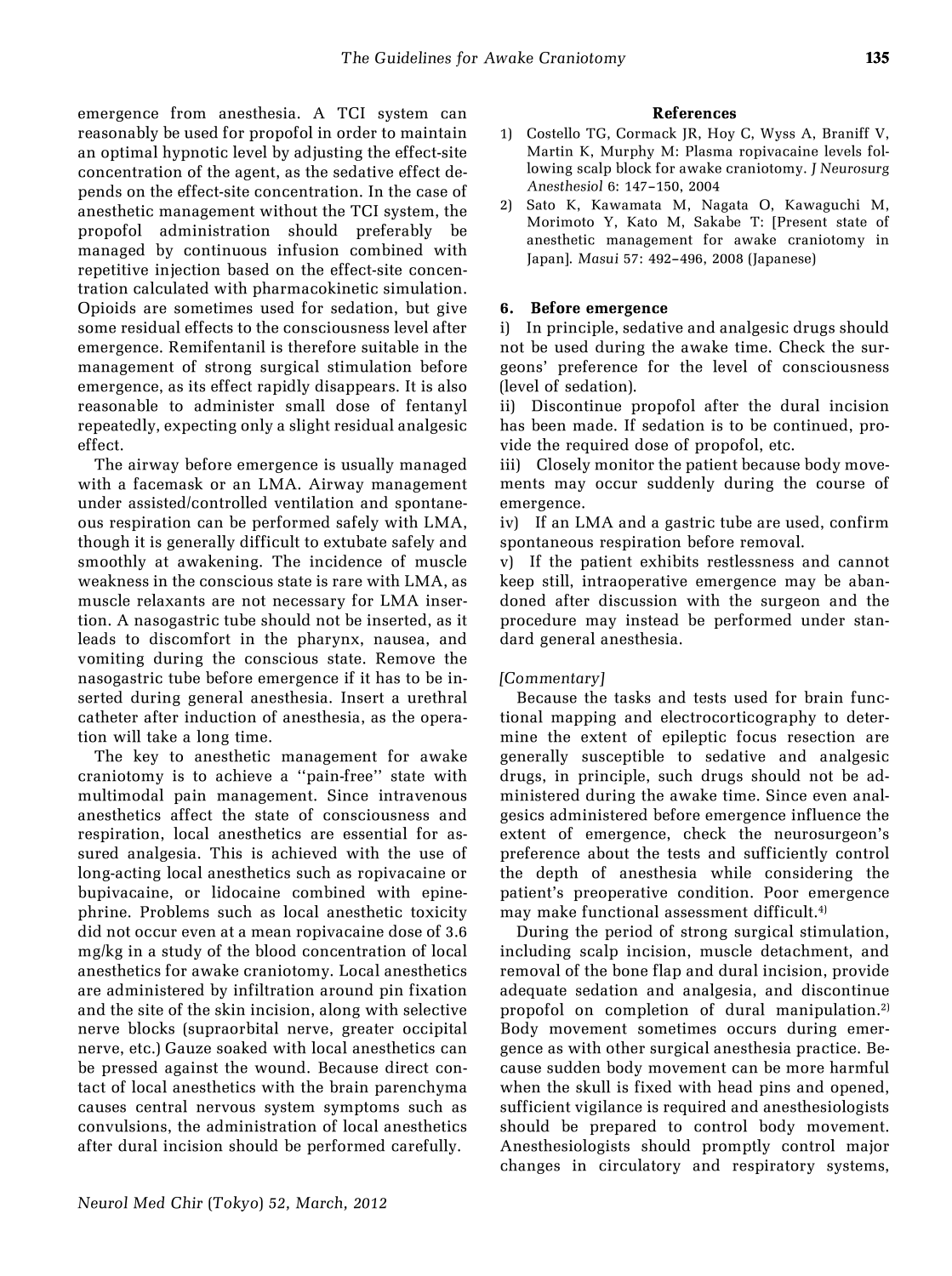which often occur during this period.<sup>3)</sup> When a gastric tube or LMA is used, check spontaneous respiration and remove on emergence. Due to restlessness, the patient may not remain still and cooperate with functional tests.1) If restlessness is considered to be caused by excitation, pain, poor posture, low temperature, residual anesthetic, or a painful urethral catheter, deal with the cause. If the cause is unknown or cannot be controlled, after discussion with the attending surgeon, intraoperative emergence may be abandoned and surgery may be discontinued or performed under general anesthesia.

#### References

- 1) Berkenstadt H, Perel A, Hadani M, Unofrievich I, Ram Z: Monitored anesthesia care using remifentanil and propofol for awake craniotomy. J Neurosurg Anesthesiol 13: 246–249, 2001
- 2) Huncke K, Van de Wiele B, Fried I, Rubinstein EH: The asleep-awake-asleep anesthetic technique for intraoperative language mapping. Neurosurgery 42: 1312–1316, 1998
- 3) Keifer JC, Dentchev D, Little K, Warner DS, Friedman AH, Borel CO: A retrospective analysis of a remifentanil/propofol general anesthetic for craniotomy before awake functional brain mapping. Anesth Analg 101: 502–508, 2005
- 4) Sato K, Kawamata M, Nagata O, Kawaguchi M, Morimoto Y, Kato M, Sakabe T: [Present state of anesthetic management for awake craniotomy in Japan]. Masui 57: 492–496, 2008 (Japanese)

## 7. Awake period

i) In principle, systemic administration of sedatives and analgesics should not be done.

ii) For light sedation, administer propofol, etc. at the minimum required dose. (There are reports on the use of dexmedetomidine as a sedative. Use of remifentanil in patients with spontaneous respiration is not recommended because of respiratory depression.)

iii) If the patient complains of pain, provide additional local anesthesia first.

iv) If nausea and/or vomiting occur: Discontinue the surgical procedure, administer metoclopramide or a serotonin receptor antagonist, and wait for the subsidence of symptoms. Remove vomitus to prevent aspiration. If symptoms are severe and do not subside, consider sedation with propofol and discuss with the surgeons regarding the discontinuation of awake craniotomy.

If convulsions develop: Discontinue the surgical procedure, especially electrical stimulation. (If the electroencephalogram is being monitored, the operation should be discontinued when the first spike is seen.) Cool the brain surface with cold water. Administer propofol at a sleeping dose. Give an intravenous infusion of 250 mg of phenytoin. If convulsions do not cease even after additional administration of propofol, midazolam, or thiopental, discontinue awake craniotomy.

## [Commentary]

During the awake period, as a general rule, systemic application of sedatives or analgesics should not be done in order to minimize the influence on functional mapping or the identification of epileptic foci. To deal with pain, add local anesthetics. If a small dose of a sedative or narcotic is considered to prevent worsening of the patient's mental state and excitation, the potential influence on functional assessment should be assessed. Recently, there have been several reports about anesthesia during awake surgery in which dexmedetomidine or remifentanil was used during the awake period.<sup>1,3-6,9)</sup> However, there have also been reports that poor emergence of patients given dexmedetomidine required a decrease of the dose or discontinuation, and dexmedetomidine is not covered by health insurance in Japan. The use of remifentanil at low doses with spontaneous respiration on emergence has also been reported, but is not considered to be safe due to the potential for respiratory depression or brain swelling induced by hypercapnia, so this method would require careful attention.

Although the incidence of nausea and vomiting during awake surgery varies among reports, it has been reported to be approximately 0–10% when anesthetic management is primarily done with propofol.8) Nausea and vomiting, in addition to causing discomfort for the patient, increases the risk of respiratory complications due to aspiration, and body movement and increased brain swelling associated with nausea/vomiting may make the surgical procedure more difficult. Nausea and vomiting may be induced by the surgical procedure or by use of narcotics. At the onset, immediately discontinue the surgical procedure and administer metoclopramide or a serotonin receptor antagonist. However, serotonin receptor antagonists are only available off label in Japan, requiring the decision to be made at each institution. If symptoms are severe and do not improve, consider sedation with propofol and even consider the discontinuation of awake craniotomy in certain cases. Although there are some reports about medications to prevent nausea and vomiting, the efficacy during awake surgery is unknown.

The incidence of convulsions during awake craniotomy depends on the underlying disease and is reported to be approximately  $0-24\%^{2,8}$  Convulsions are more likely to develop during electrical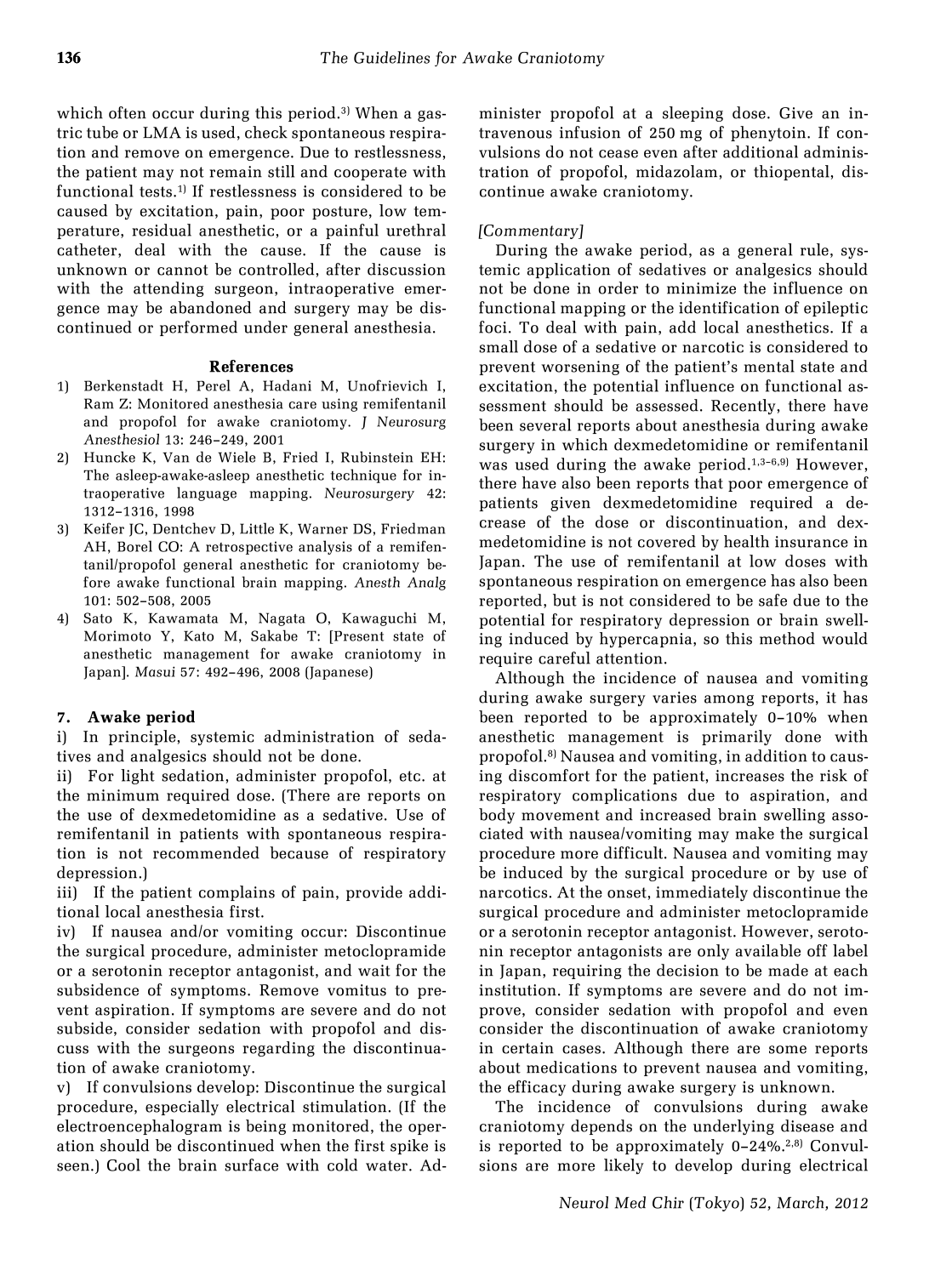stimulation for brain functional mapping. If convulsions develop, discontinue electrical stimulation during the surgical procedure and cool the brain with cold Ringer's solution or saline. If the electroencephalogram is being monitored, discontinue the procedure at the onset of a spike. Most convulsions cease with discontinuation of the surgical procedure and cooling of the brain. If these measures are ineffective, administer propofol or phenytoin at a sleeping dose. The preventative effect of phenytoin has not been confirmed, so it is considered desirable to achieve an effective blood concentration before surgery. If convulsions do not cease with additional propofol, midazolam, or thiopental, discontinue awake craniotomy. There has been a report that intractable convulsions required general anesthesia with tracheal intubation.<sup>7)</sup> During awake craniotomy, it is necessary to be prepared for emergency transition to airway management or general anesthesia at any time.

#### References

- 1) Ard JL Jr, Bekker AY, Doyle WK: Dexmedetomidine in awake craniotomy: a technical note. Surg Neurol 63: 114–116, 2005
- 2) Conte V, Baratta P, Tomaselli P, Songa V, Magni L, Stocchetti N: Awake neurosurgery: an update. Minerva Anesthesiol 74: 289–292, 2008
- 3) Herrick IA, Craen RA, Blume WT, Novick T, Gelb AW: Sedative doses of remifentanil have minimal effect on ECoG spike activity during awake epilepsy surgery. J Neurosurg Anesthesiol 14: 55–58, 2002
- 4) Lobo F, Beiras A: Propofol and remifentanil effect-site concentrations estimated by pharmacokinetic simulation and bispectral index monitoring during craniotomy with intraoperative awakening for brain tumor resection. J Neurosurg Anesthesiol 19: 183–189, 2007
- 5) Mack PF, Perrine K, Kobylarz E, Schwartz TH, Lien CA: Dexmedetomidine and neurocognitive testing in awake craniotomy. J Neurosurg Anesthesiol 16: 20–25, 2004
- 6) Sarang A, Dinsmore J: Anaesthesia for awake craniotomy—evolution of a technique that facilitates awake neurological testing. Br J Anaesth 90: 161–165, 2003
- 7) Serletis D, Bernstein M: Prospective study of awake craniotomy used routinely and nonselectively for supratentorial tumors. J Neurosurg 107: 1–6, 2007
- 8) Skucas AP, Artru AA: Anesthetic complications of awake craniotomies for epilepsy surgery. Anesth Analg 102: 882–887, 2006
- 9) Souter MJ, Rozet I, Ojemann JG, Souter KJ, Holmes MD, Lee L, Lam AM: Dexmedetomidine sedation during awake craniotomy for seizure resection: effects on electrocorticography. J Neurosurg Anesthesiol 19: 38–44, 2007

## 8. Reinduction and completion of craniotomy

i) When the cooperation of the patient is not required any further, induce sedation with propofol. ii) In principle, manage the patient with spontaneous respiration. However, if the airway needs to be secured because of oversedation, use the LMA. (Anesthesiologists who are experienced in handling the LMA may perform anesthetic management by deliberately using it at closure.)

iii) If needed, add more local anesthesia. However, if there is evidence of local anesthetic toxicity, discontinue additional anesthesia and provide necessary treatment such as establishment of an airway and countermeasures for convulsions.

iv) If the airway is established with an LMA, the required dose of fentanyl or remifentanil can be given for analgesia.

#### [Commentary]

Propofol is generally used as the anesthetic at the end of craniotomy, as it is during craniotomy.<sup>1)</sup> Determine whether tumor resection will be performed in the awake state or under sedation with propofol, considering the conditions at each institution and each patient. Some surgeons want patients to be re-awakened after tumor resection to check for neurological symptoms.1) Insertion of an LMA should be done via a lateral caudal approach and requires some degree of proficiency when the head is fixed with pins. There is a risk of difficulty with airway establishment or vomiting and is recommended for at least two anesthesiologists to be involved in inserting the LMA. After establishment of the airway with an LMA, management can be achieved by controlled respiration with remifentanil or fentanyl. If establishment of the airway takes a long time, tracheal intubation<sup>2)</sup> can be considered. If establishment of the airway is not done, add further local anesthetic to continue surgery. Preparations should be made to allow for establishment of the airway with an LMA immediately after a sudden change of the patient's state, such as the onset of convulsions. If analgesia is insufficient, add a small dose of fentanyl. Caution is required with regard to the use of remifentanil with spontaneous respiration during craniotomy, as on emergence.

- 1) Sato K, Kawamata M, Nagata O, Kawaguchi M, Morimoto Y, Kato M, Sakabe T: [Present state of anesthetic management for awake craniotomy in Japan]. Masui 57: 492–496, 2008 (Japanese)
- 2) Suzuki A, Terao M, Aizawa K, Yamagishi A, Kurosawa A, Iwasaki H: [Experience of the use of airway scope and airtrack in a face-to-face sitting position]. Rinsho Masui 32: 1327–1334, 2008 (Japanese)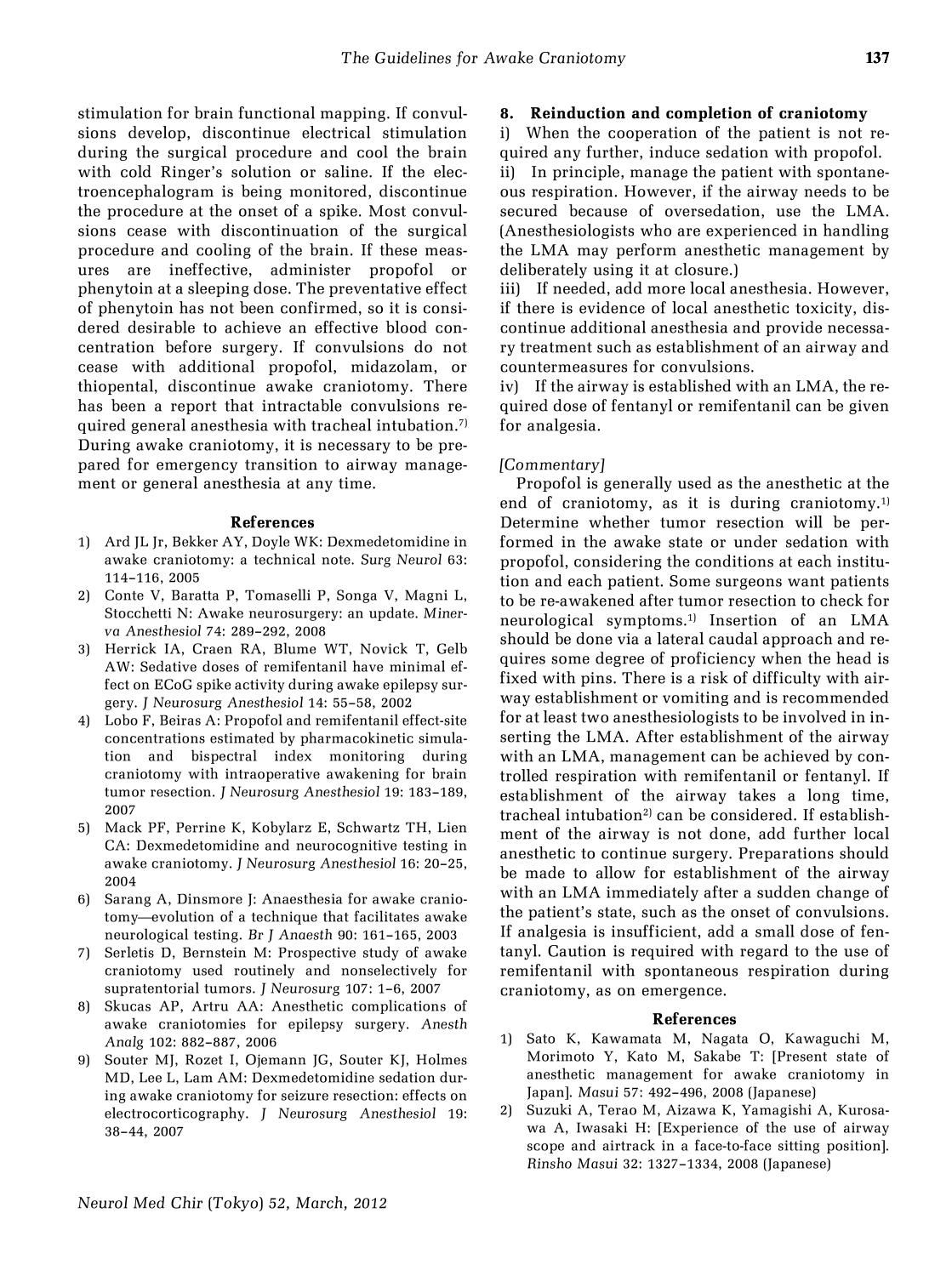## 9. Emergence and discharge

i) After the completion of surgery, discontinue sedatives and analgesics.

ii) Confirm emergence and the return of spontaneous respiration, remove the LMA if used, and transfer the patient to the intensive care unit.

## III. LANGUAGE ASSESSMENT DURING AWAKE CRANIOTOMY

#### 1. Methods of language mapping by cortical electrical stimulation during awake craniotomy [Recommendation]

Indications: Patients with lesions around the perisylvian language areas of the dominant hemisphere. Patients without apparent aphasia who are able to fully understand the language tasks and cooperate with them.

Preoperative preparation: Set language tasks that can easily be performed by patients and fully familiarize them with the tasks.

Electrical stimulation: A stronger stimulus intensity (6–12 mA) and longer duration (2–4 sec) are required than for motor and sensory mapping. Initiate electrical stimulation immediately before presenting the language stimulus (line drawing or question) and continue it during presentation.

Language tasks: Perform counting, visual naming, and listening comprehension tasks for cortical mapping. If electrical stimulation reveals any dysfunction, assess reproducibility. Monitor language functions primarily on the basis of spontaneous speech during resection. If an abnormality is suspected, perform language mapping with visual naming and/or listening comprehension.

## [Commentary]

Purpose: The purpose of language mapping is to identify the language areas and to avoid postoperative aphasia by preserving these areas. Because the extent of the language areas varies among individuals and it is difficult to accurately identify them anatomically, the areas should be determined for each individual.<sup>5)</sup> If language areas are identified outside the resection zone and language functions are confirmed to be localized away from the lesion to be resected, the neurosurgeon can resect the lesion with confidence.

Indications: Because patients must have full understanding and good cooperation to perform language mapping, we should consider the preoperative cognitive level and mental maturity of the patient. Because some patients cannot adapt to the special circumstances of the operating room environment, after providing sufficient explanation [Commentary]

Follow the regular procedures for neurosurgical anesthetic management of emergence and discharge.

# and practice of the tasks, determine whether they are suitable candidates for awake surgery or not. Be

especially careful with young and elderly persons. Children and patients with obvious aphasia before surgery are not suitable for language mapping. Patients showing slight anomia or word finding difficulty (poor word production by category or initial phonemes) during preoperative examination may attempt language mapping, but their language function can become worse than preoperatively because of drowsiness, which can make language mapping difficult.

Preoperative preparation: Examination: Perform neurological and neuropsychological testing. Explanation: Fully explain the language tasks that will be used for mapping. Establishment of tasks: After performing the standard tasks once, exclude stimuli that evoke unstable responses, leaving only the stimuli for which the patient can definitely provide correct answers. Determine the rate of presenting line drawings at which the patient can answer comfortably (2–5 sec intervals). Practice: The selected tasks should be practiced several times until the patient can answer with confidence. If examination reveals suspected decrease of language function, perform the standard aphasia tests to measure the severity of aphasia. Identification of language-related sites by fMRI might be useful to limit the area that has to be explored by intraoperative mapping.<sup>6)</sup>

Electrical stimulation: Follow the usual standards, but remember that stronger and longer stimulation is required for language mapping. Employ a stimulus intensity of 6–12 mA if no afterdischarge is evoked. Because electrical stimulation is initiated immediately before presenting a line drawing or question and is continued during presentation, stimulation needs to be applied for between 3 and 4 seconds (Fig. 5). It is desirable to present the language tasks at regular intervals so that the neurosurgeons get used to the timing of electrical stimulation. Also, adjust the location of the screen so the surgeons are able to monitor stimulation during the language tasks.

Language tasks: Language tasks to be performed: For all areas to be tested, counting and visual nam-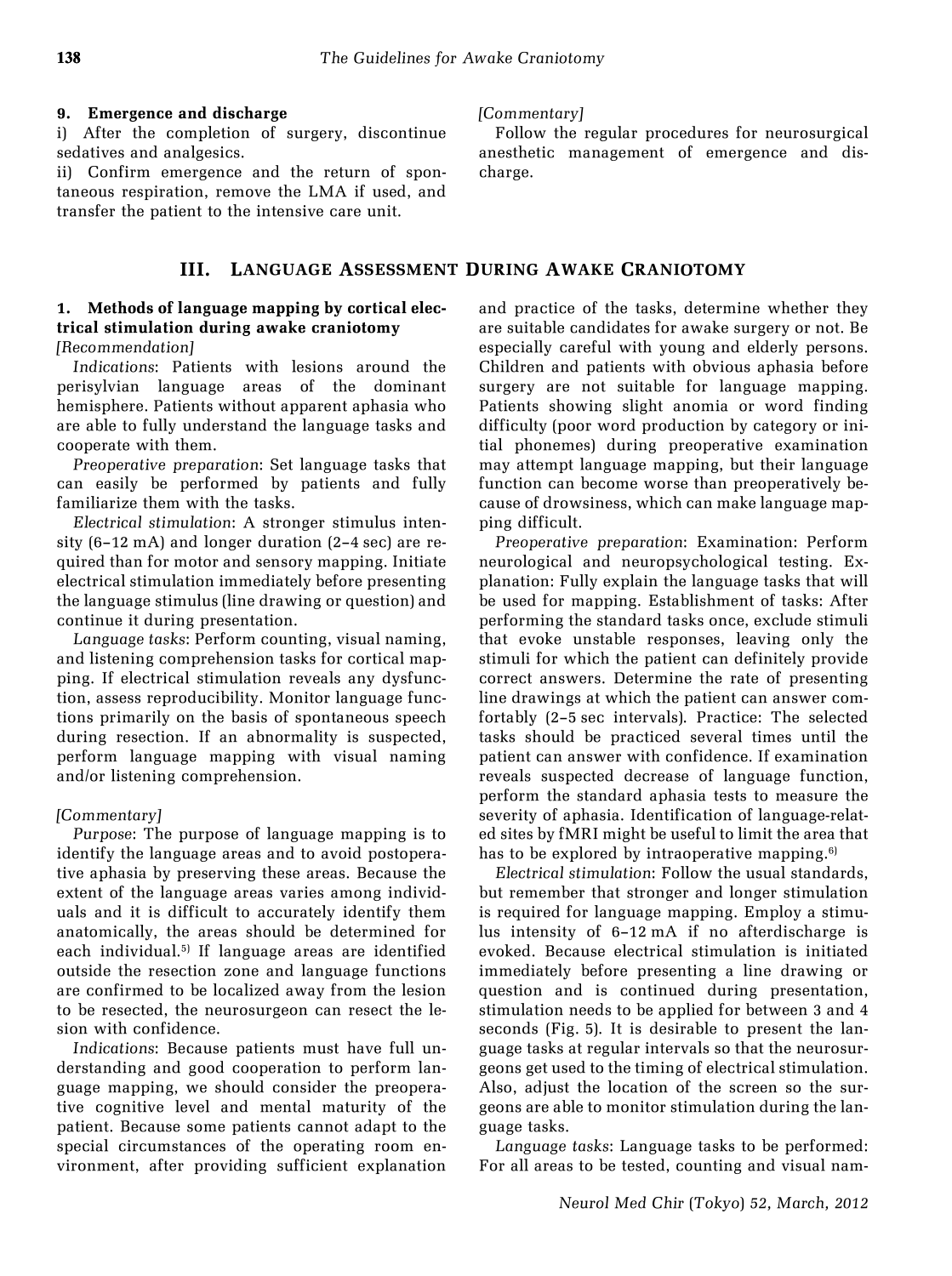

Fig. 5 Flow chart of language tasks. Initiate electrical stimulation before presenting the language tasks.

ing should be performed. With counting, check speech arrest and delay. Confirm that the site of speech arrest does not correspond to the negative motor area. During the visual naming task (picture naming), record slips of the tongue (errors), delayed responses, or no response. Words for the naming task are selected from among high-frequency words, such as cat, knife, desk etc. For the temporal lobe, also perform auditory comprehension. Frequency: Stimulate each site twice or more with the maximum current to check whether a language abnormality is detected. If any language abnormality is detected, stimulate the site twice or more again to check reproducibility. Interpretation of results: If three stimuli induce at least two incorrect responses, the site should be designated as a language-related site (Fig. 5).

Cortical mapping: Counting (from 1 to 30): Perform electrical stimulation while asking the patient to count from 1 to 30 at approximately one number per second. After the patient reaches 30, he/she starts from 1 again. Identify the sites where stimulation leads to abnormalities of speech (arrest, delay, dysarthria). Regarding the sites associated with these abnormalities, ask about the patient's subjective symptoms (e.g., inability to move the tongue). Then, assess whether or not the sites are primary motor areas or negative motor areas related to articulation. Visual naming<sup>7</sup>: Present line drawings (on paper or a monitor) at the interval predetermined for each patient and instruct the patient to name them using a carrier phrase like "This is...". Anomia or paraphasia: After saying "This is" fluently, patients cannot recall the name or substitute one word for another. Speech arrest: The patient cannot say "This is". Auditory comprehension: The patient answers an easy question with a single word. Because this involves both word recall and listening comprehension, electrical stimulation at sites different from those related to visual naming induces abnormalities.3) Language mapping is based on the above three tasks. If time permits, other language tasks can be added as required.

Subcortical mapping: This is required if nerve fibers immediately below or adjacent to the language areas are to be resected. Continue conversation between the patient and examiner during resection and perform mapping with electrical stimulation at the sites with possible abnormalities. Use visual naming and, for the posterior language areas, listening comprehension as well. The intensity of electrical stimulation should be equal to or slightly greater than that for cortical stimulation. Identification of nerve fascicles by preoperative tractography might be useful to determine the sites for subcortical map- $\pi^{1,2,4}$ 

- 1) Berman JI, Berger MS, Chung SW, Nagarajan SS, Henry RG: Accuracy of diffusion tensor magnetic resonance imaging tractography assessed using intraoperative subcortical stimulation mapping and magnetic source imaging. J Neurosurg 107: 488–494, 2007
- 2) Duffau H: The anatomo-functional connectivity of language revisited. New insights provided by electrostimulation and tractography. Neuropsychologia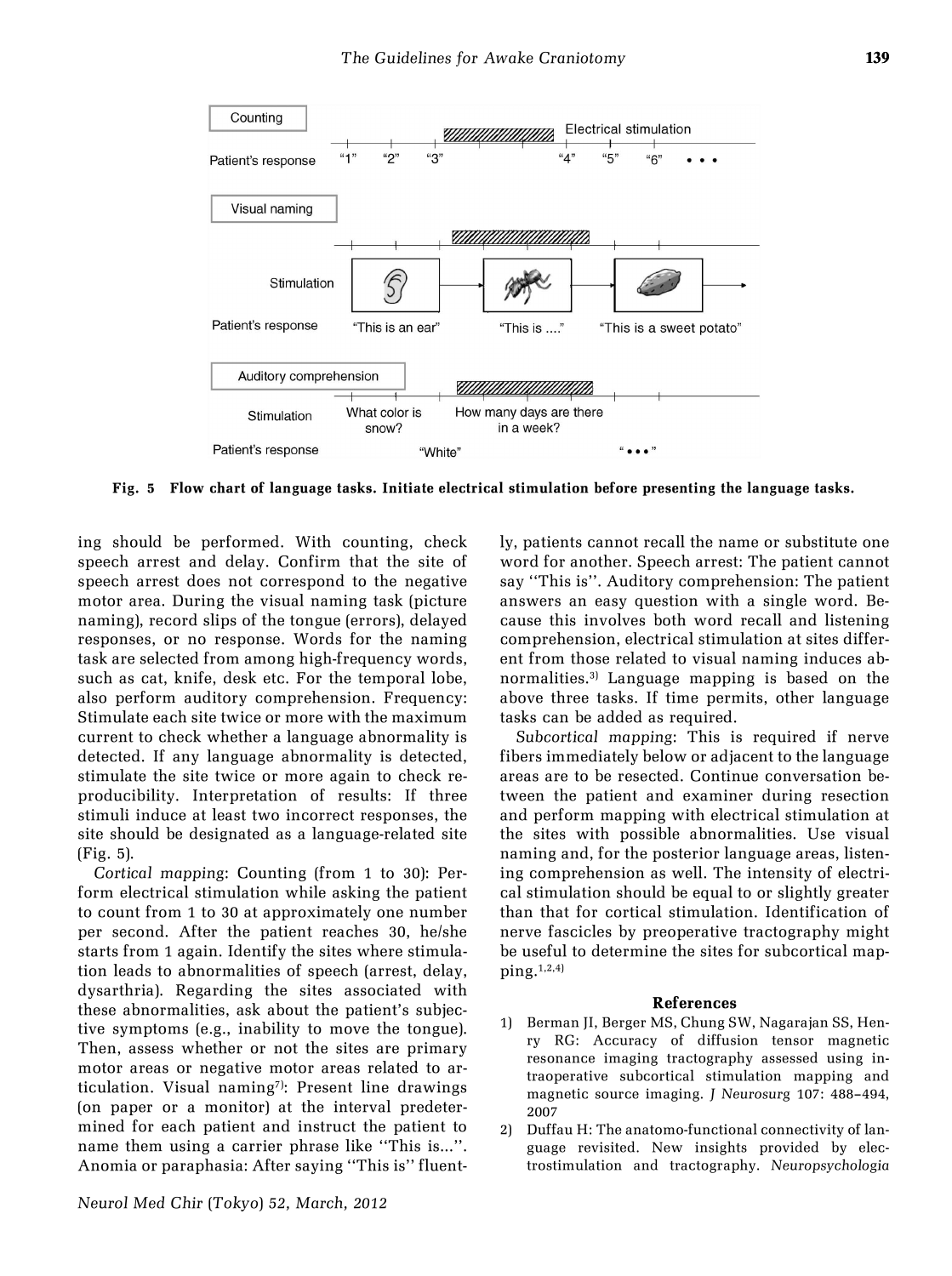Table 1 Examples of line drawings used in the visual naming task

| Grape | Ear      | Ant        | Potato | Train | Strawberry | Eve    | Cat        | Truck | Rabbit |
|-------|----------|------------|--------|-------|------------|--------|------------|-------|--------|
| Bus   | Scissors | Patrol car | Carrot | Plane | Chicken    | Pencil | Motorcycle | Apple | .up    |

Words are selected from among high-frequency words in the vocabulary test for aphasia and color drawings without copyright are used.

46: 927–934, 2008

- 3) Hamberger MJ, Seidel WT: Auditory and visual naming tests: normative and patient data for accuracy, response time, and tip-of-the-tongue. J Int Neuropsychol Soc 9: 479–489, 2003
- 4) Henry RG, Berman JI, Nagarajan SS, Mukherjee P, Berger MS: Subcortical pathways serving cortical language sites: initial experience with diffusion tensor imaging fiber tracking combined with intraoperative language mapping. Neuroimage 21: 616–622, 2004
- 5) Ojemann G, Ojemann J, Lettich E, Berger M: Cortical language localization in left, dominant hemisphere. An electrical stimulation mapping investigation in 117 patients. J Neurosurg 108: 411–421, 2008
- 6) Rutten GJ, Ramsey NF, van Rijen PC, Noordmans HJ, van Veelen CW: Development of a functional magnetic resonance imaging protocol for intraoperative localization of critical temporoparietal language areas. Ann Neurol 51: 350–360, 2002
- 7) Sanai N, Mirzadeh Z, Berger MS: Functional outcome after language mapping for glioma resection. N Engl J Med 358: 18–27, 2008

#### 2. Task details

Examples of line drawings used in the visual naming task and questions used to treat auditory comprehension are shown in Tables 1 and 2, respectively.

#### Table 2 Examples of questions used to test auditory comprehension

- 1. What is your name?
- 2. What color is snow?
- 3. What color is a sunflower?
- 4. What color is a crow?
- 5. What color is a banana?
- 6. What color is a fire truck?
- 7. How many days are there in a week?
- 8. How many minutes are there in an hour?
- 9. How many legs has a dog?
- 10. What day is after Tuesday?
- 11. What season is after spring?
- 12. What month is New Year's Day in?
- 13. What month is the Bon Festival in?
- 14. Which direction the sun sets in?
- 15. What is the offspring of a frog called?
- 16. What is the offspring of a chicken called?
- 17. A mother is a woman. What is a father?
- 18. A brother is a man. What is a sister?
- 19. The sun shines during the daytime. When do the stars come out?
- 20. Cherry blossom is seen in spring. How about red leaves?
- 21. Where do you buy postage stamps?
- 22. What do you use to cut vegetables?
- 23. What do you use to cut paper?
- 24. What do you use to tell the time?
- 25. Hot water is hot. How about ice?
- 26. Iron is heavy. How about feathers?
- 27. The sea is deep. How about mountains?
- 28. You wear clothes. How about shoes?
- 29. Birds fly. How about fish?
- 30. You listen to music. How about paintings?

Questions that can be answered within approximately 2 seconds are prepared based on the Wechsler Intelligence Scale for Children-Revised, Illinois Test of Psycholinguistic Abilities, Western Aphasia Battery test, etc.